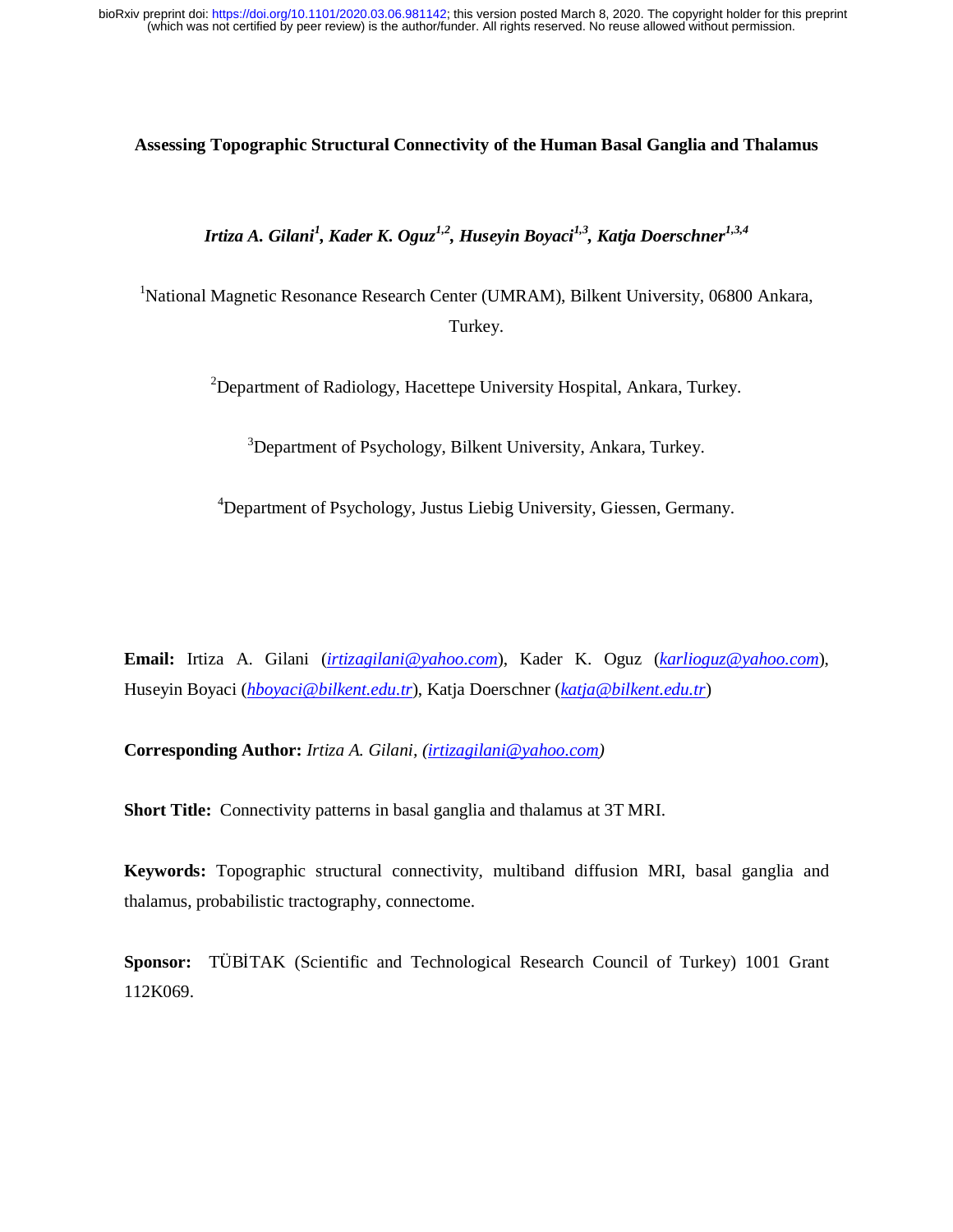#### **Abstract**

The basal ganglia and thalamus play an important role in cognition, procedural learning, eye movements, control of voluntary motor movements, emotional control, habit development, and are structures that are severely impacted by neurological disorders such as Alzheimer's disease, Parkinson's disease, or Tourette syndrome. To understand the structural connectivity of cortical and subcortical circuits in the healthy human brain could thus be of pivotal importance for detecting changes in this circuitry and to start early intervention, to assess the progress of movement rehabilitation, or the effectiveness of therapeutic approaches in neuropsychiatry. While conventional magnetic resonance imaging (MRI), positron emission tomography, or magnetoencephalography are able to provide detailed information about connectivity at the macro level, the sensitivity and specificity these imaging techniques put limits on the amount of detail one can obtain when measuring *in vivo* connectivity of human basal ganglia and thalamus. In contrast, the multiband diffusion echo planar imaging MRI sequence, which acquires multiple slices of the brain simultaneously, enables high resolution imaging of these brain structures with only short acquisition times at 3-Tesla field strength. Here, we introduce a novel protocol that allows us to generate comprehensive *in vivo* participant-specific probabilistic patterns and visualizations of the structural connections that exist within basal ganglia and thalamic nuclei. Moreover, we are able to map specific parcellations of these nuclei into sub-territories based on their connectivity with primary motor-, and somatosensory cortex. The detailed subcortical structural connectivity mapping introduced in this work could benefit early intervention and therapy methods for human movement rehabilitation and for treating neuropsychiatric disorders.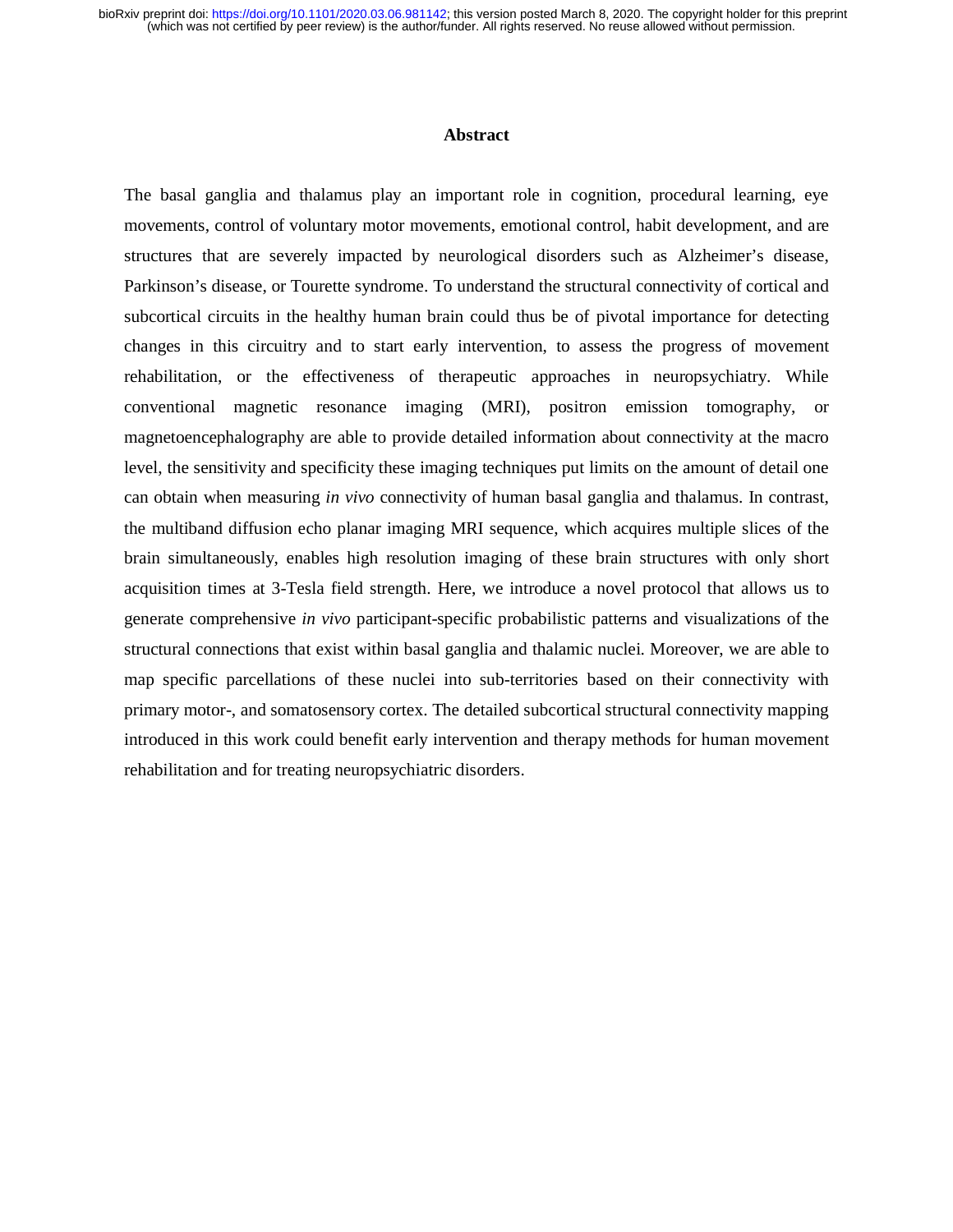### **Introduction**

The basal ganglia are part of several neuronal pathways that control emotional, motivational, and cognitive functions [Weyhenmer et al., 2007; Niv et al., 2007; Stocco et al., 2010]. They play a major role in the functioning of the complex extrapyramidal motor system, and functional abnormalities of the basal ganglia are associated with many movement disorders, such as Parkinson's and Huntington's disease, abulia or dystonia [Marin and Wilkosz, 2005; Baker et al., 2013; Cameron et al., 2010; Crossman, 2000].

The basal ganglia create a complex network with several cortical and subcortical areas [Takada et al., 1998; Bar-Gad and Bergman, 2001]. Graybiel et al. [2000] suggest that basal ganglia structures operate as part of the recurrent circuits (loops) with the cerebral cortex and form several corticobasal ganglia loops. Previous models of cortico-basal ganglia-thalamic-cortex connectivity suggest that parallel pathways play a role in regulating sensorimotor, associative, and limbic information processing [Haber, 2003; Haber and Calzavara, 2009; Cohen and Frank, 2009], however, McFarland and Haber [2002] proposed that such parallel connectivity patterns are not one-way loops and the pathway back to cortex has one component that reinforces each cortico-basal ganglia circuit and one component that relays information between circuits.. In general, these basal ganglia connectivity loops are thought to include connections not only with cortex but also within-, and between basal ganglia and other subcortical structures, such as thalamus and superior colliculus (McHaffie et al., 2005). In addition to reciprocal connections in the cortico-basal ganglia-thalamic circuits that connect regions associated with similar cognitive functions (maintaining parallel networks), there are also non-reciprocal connections (integrative networks) linking regions that are associated with different cortical-basal ganglia-thalamic circuits [Haber and Calzavara, 2009]. Integration of inputs to emotional, cognitive and motor functions may occur via these nonreciprocal connections, for example, between striatum and substantia nigra, between cortico-striatal projections from different functional regions, and between thalamus and subcortical regions via different thalamo-subcortical projections.

Given the complexity of basal ganglia network, there is need to measure and visualize the topology of this network in order to gain a deeper understanding of these circuits. Previous research in this area has been mainly based on animal data [Kelly and Strick 2004; Francois et al., 2004; Joel and Weiner 1997; Kuo and Carpenter 1973; Rouiller et al., 1994], patient data [Joel 2001; Mallet et al. 2007], averaged human brain data [Zhang D et al., 2010; Klein JC et al., 2010; Lehericy S et al.,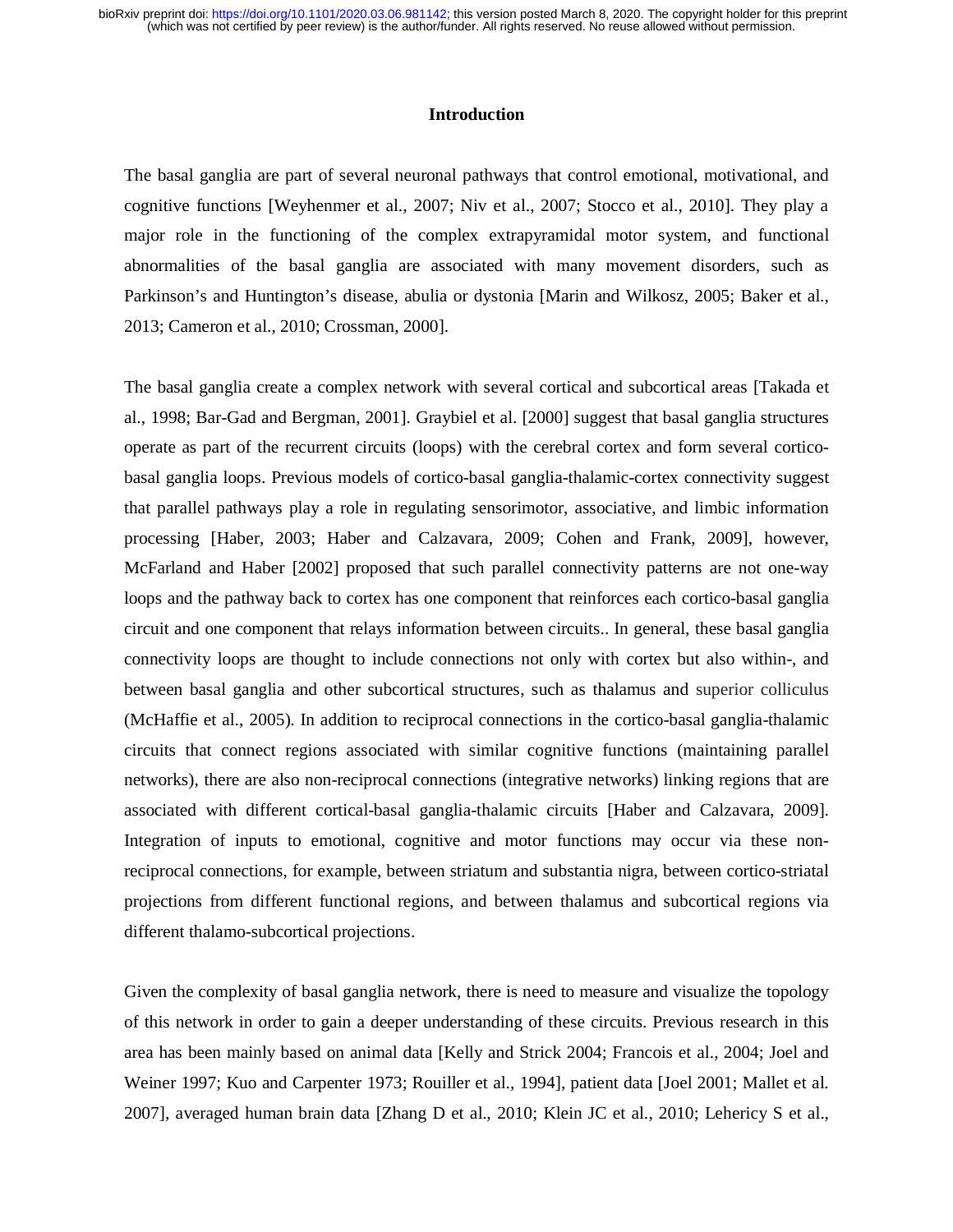2004; Menke RA et al., 2010; Aravamuthan BR et al., 2007; Draganski B et al., 2008], post-mortem histological data [Gallay et al., 2008; Dyrby et al., 2007], and translational connectivity analysis from non-human primates to humans [Mars et al., 2011]. Although these studies have made major contributions, there is still a lack of a comprehensive description of *in vivo* human subcortical circuitry. Here we provide such detailed connectivity analysis of the human subcortical brain regions using diffusion MRI data acquired with short repetition time (TR) and echo time (TE) at 3T.

Diffusion weighted imaging (DWI) is a structural magnetic resonance imaging (MRI) technique that enables white matter integrity analysis *in vivo* [Pierpaoli and Basser, 1996], and by combining it with probabilistic tractography the trajectory and microstructural integrity of white matter pathways can be estimated. Researchers have used this approach [e.g. Behrens et al., 2003; Johansen-Berg et al., 2005; Leh et al., 2007] to perform thalamic-, and striatal connectivity-based parcellation to segment brain regions that were not directly detectable by conventional MRI techniques [Klein et al., 2007]. This connectivity-based segmentation of brain structures has also been used for segmenting the basal ganglia and thalamus [Draganski et al., 2008], however, their automated segmentation failed to capture some of the connections, e.g. those to hippocampus, fusiform gyrus or substantia nigra. Here we use manual segmentation, in combination with highresolution and improved diffusion contrast to perform connection-based segmentation of basal ganglia and thalamus. Specifically, we propose to employ a rapid DWI acquisition method, with short TR and TE, since this strategy is beneficial for reduction in SNR loss due to  $T_2$  decay inherent to the diffusion encoding and acquisition processes in MRI [Ugurbil et al. 2013, Sotiropoulos et al. 2013]. Thus, this approach generates minimal SNR per unit time penalty, at 3T.

Recently, human basal ganglia and thalamus have been segmented at 7T using the probabilistic tracking approach (Langelt et al. [2012]). The authors of of that study employed a DWI protocol with an in-plane acquisition acceleration factor=3 and a headgradient inset capable of 80mT/m in 135 msec. In general, the intrinsic SNR of MR images is elevated at ultra-high magnetic fields [Vaughan et al. 2001]. For DWI, however there could be an SNR advantage at 7T (over 3T) only if TE could be kept under 100 ms [Ugurbil et al. 2013]. Therefore, improved DWI signal could only be obtained if the 7T scanner is equipped with 150 to 300 mT/m maximum gradient strength, which in turn would bring TE values well under 50 ms [Ugurbil et al. 2013]. Consequently, Langelt et al. [2012] did not benefit fully from the potential SNR advantages of the 7T scanner.

In this study, we used a 3T scanner without expensive gradients and ultra-high field (>3T)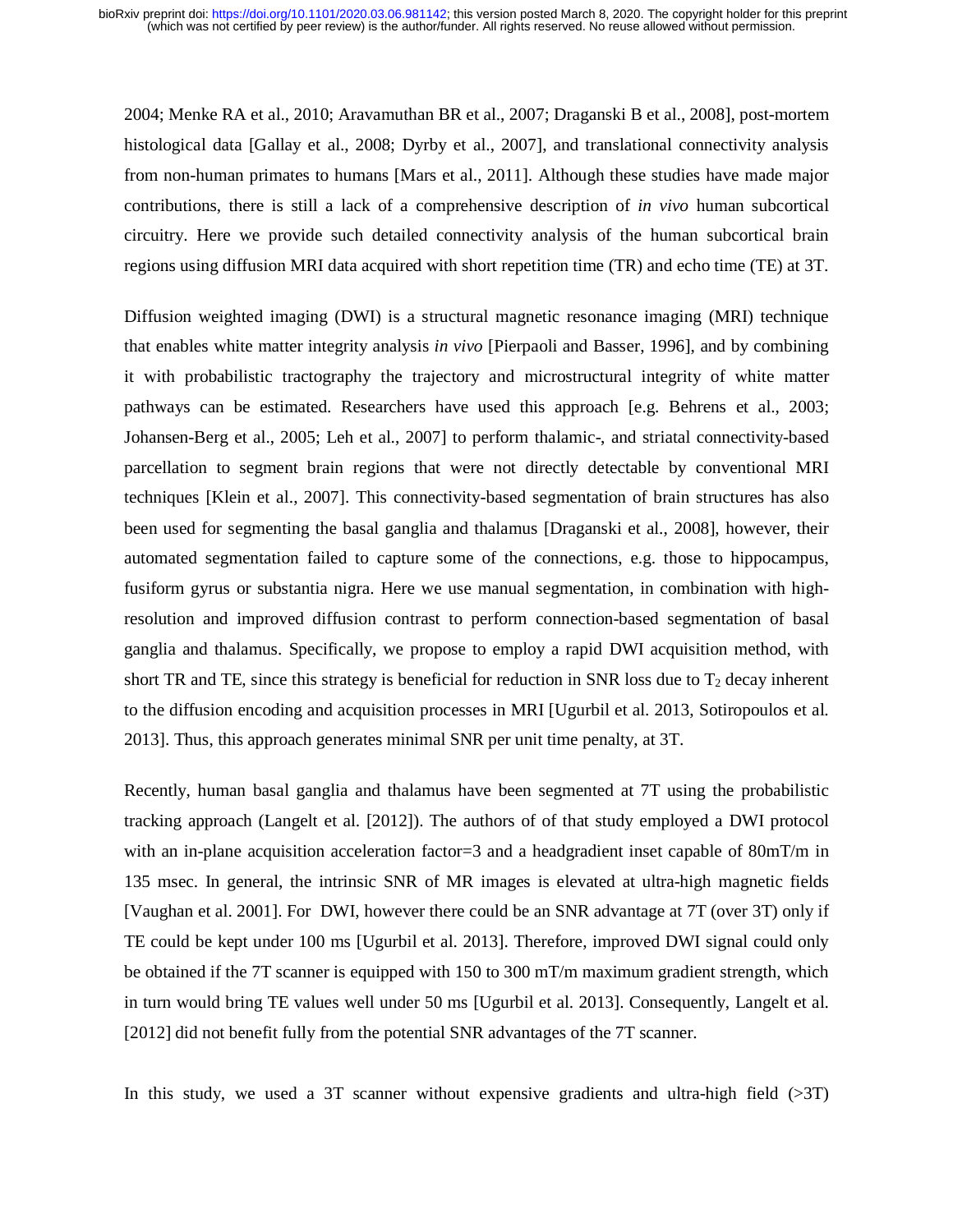technology. Our approach may thus be more suitable for conditions common in the clinical setting. We acquired human brain data using a simultaneous multi-slice acquisition based DWI sequence [Setsompop et al., 2012]. A reduction in TR was achieved by simultaneous excitation of 3 slices, which results in a 3-fold reduced TR (compared with standard DWI sequences) and a less than 100 ms TE. We designed a probabilistic tractography-based data processing pipeline in order to generate subject-specific comprehensive structural connectivity pathways of human basal ganglia and thalamus. Taken together, we demonstrate that diffusion MRI data acquired with short TR and TE at 3T can yield a highly detailed connectivity map and parcellation of human subcortical brain regions.

### **Methods**

### **Participants**

Five healthy subjects (4 females and 1 male) provided informed written consent prior to participating in this study. All subjects (27.6**±**7.43 years) were right handed, and none of them had a history of brain abnormalities and neurological disorders. The study adhered to the principles put forward by the declaration of Helsinki and was approved by the ethical review committee of Bilkent University, Ankara, Turkey.

# **Data acquisition**

All subjects were scanned at the National Magnetic Resonance Research Center (UMRAM) in Bilkent University, using a 3T MRI system (Siemens Magnetom Trio, Germany). A 32-channel head coil was used for data acquisition. The MRI protocol was composed of a T1-weighted sequence, a high-resolution susceptibility-weighed imaging (SWI) sequence and a high-resolution DWI sequence, described next.

*Structural MRI*. T1-weighted images were acquired with a Siemens standard 3D magnetizationprepared rapid acquisition gradient-echo (MP-RAGE) sequence. MP-RAGE incorporates an inversion pulse to enhance the T1 weighting and obtains excellent contrast between gray matter (GM) and white matter (WM) in the cortical and subcortical regions of the brain. In this work, MP-RAGE sequence was used with the following parameters: 176 slices; field of view (FoV), 256 x 224 mm; matrix, 256 x 256; 1 mm<sup>3</sup> isotropic voxels; sagittal, phase encoding in anterior/posterior; repetition time (TR), 2600 ms; echo time (TE), 3.02 ms; inversion time (TI), 900 ms; flip angle, 8 degrees; bandwidth, 130 Hz/pixel; echo spacing, 8.9 ms; parallel imaging, GRAPPA with an acceleration factor of 2 along the phase-encoding direction; phase partial Fourier, 6/8; slice partial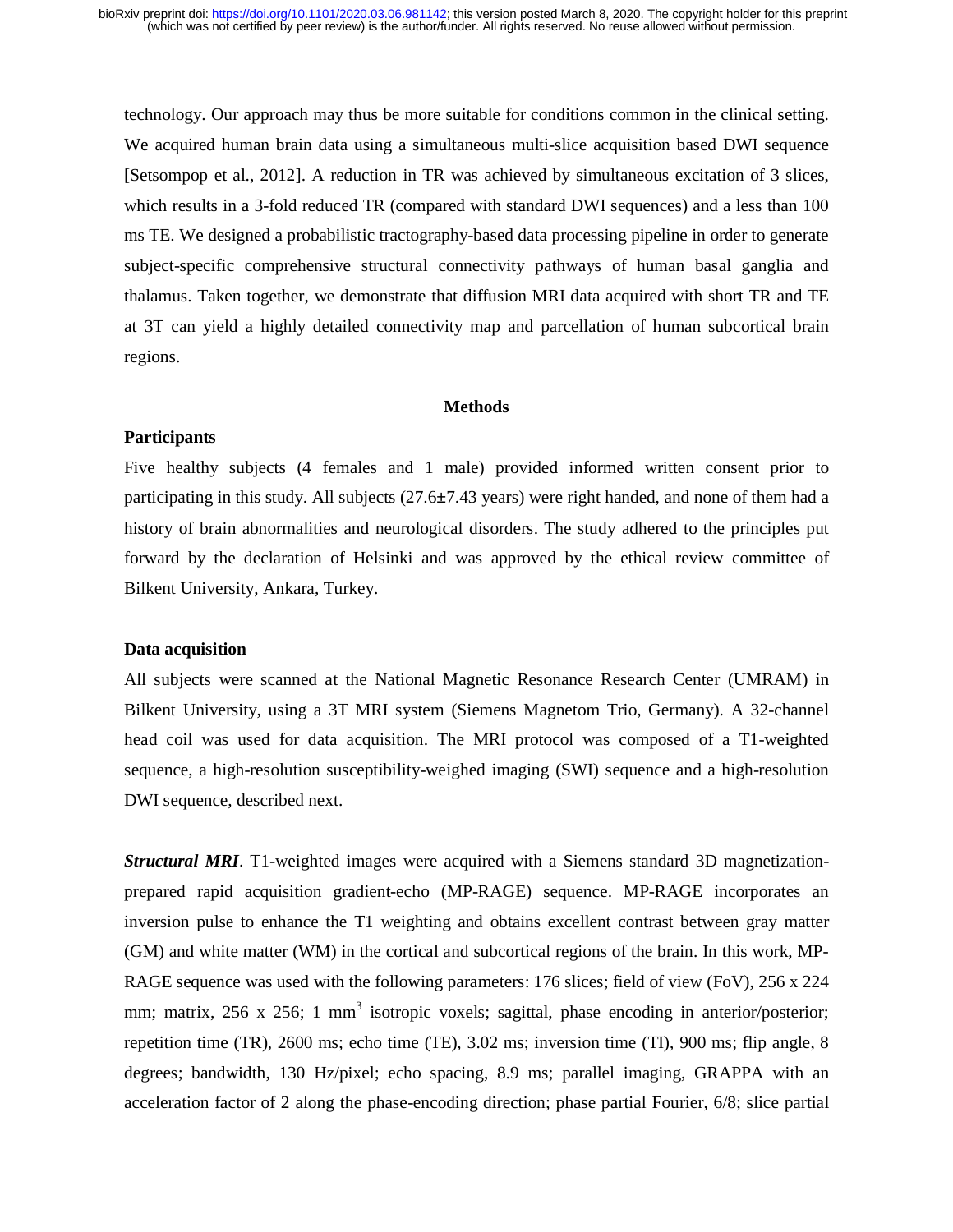Fourier, 7/8. The total acquisition time was approximately 5 min.

Susceptibility-weighed MR imaging (SWI) is a powerful tool to visualize the iron content in the subcortical region of brain, i.e. substantia nigra (SN). SWI data were acquired with a Siemens' high-resolution axial 3D SWI sequence using the following parameters: FOV, 180 x 180 x 224 mm<sup>3</sup>; matrix, 448 x 448; 72 slices (20% slice gap); resolution, 0.4 x 0.4 x 2 mm<sup>3</sup>; axial, phase encoding in anterior/posterior; TR, 28 ms; TE, 20 ms; flip angle, 15 degrees; bandwidth, 120 Hz/pixel; parallel imaging, GRAPPA with an acceleration factor of 2 along the phase-encoding direction. It is important to note that only the subcortical region was covered during the SWI acquisition, not the whole brain. The total acquisition time was approximately 5 min.

**Diffusion MRI**. Whole brain diffusion-weighted MRI data were acquired with 1.8 x 1.8 x 1.8 mm<sup>3</sup> resolution using 2D multiband multislice spin-echo EPI sequence [Setsompop et al., 2012] and the following parameters: 81 slices; FoV, 192 x 192 x 192 mm<sup>3</sup>; matrix size, 108 x 108; TR, 3875 ms; TE, 87.4 ms; flip angles, 78 and 160 degrees; bandwidth, 1494 Hz/pixel; echo spacing, 0.77 ms; excitation pulses durations, 3200 and 7040 µs; phase partial Fourier, 6/8; fat suppression, weak fat saturation; multiband factor, 3; b-value,  $1000 \text{ s/mm}^2$ ); diffusion gradients were applied along 64 uniformly distributed directions. This leads to a total acquisition time of 4 min 51 sec, which is much shorter than typical diffusion MRI sequences having a TR in the range of 7000-8000 ms.

## **Analysis**

*Pre-processing of diffusion MRI data*. Pre-processing of diffusion-weighted MR images was performed using the FMRIB's software library (FSL), version 5.0 (FMRIB, Oxford, UK). The following steps were repeated for each participant's data. Initially, diffusion-weighted images were corrected for the eddy current distortions using FMRIB's diffusion tool (FDT), version 3.0. The diffusion gradients were reoriented using the modified values that were generated after the eddy current correction for each diffusion-weighted image. The non-diffusion-weighted image (D0) was extracted from the acquired diffusion data. FSL's brain extraction tool (BET) version 2.1 was used to extract the brain region without skull from the non-diffusion-weighted and diffusion-weighted images and to obtain the corresponding binary masks. Thereafter, FDT's BEDPOSTX utility was employed with the option of two crossing fibers enabled for estimating fiber orientations at each voxel.

*Segmentation of regions-of-interest and transformations*. Sixteen subcortical regions-of-interest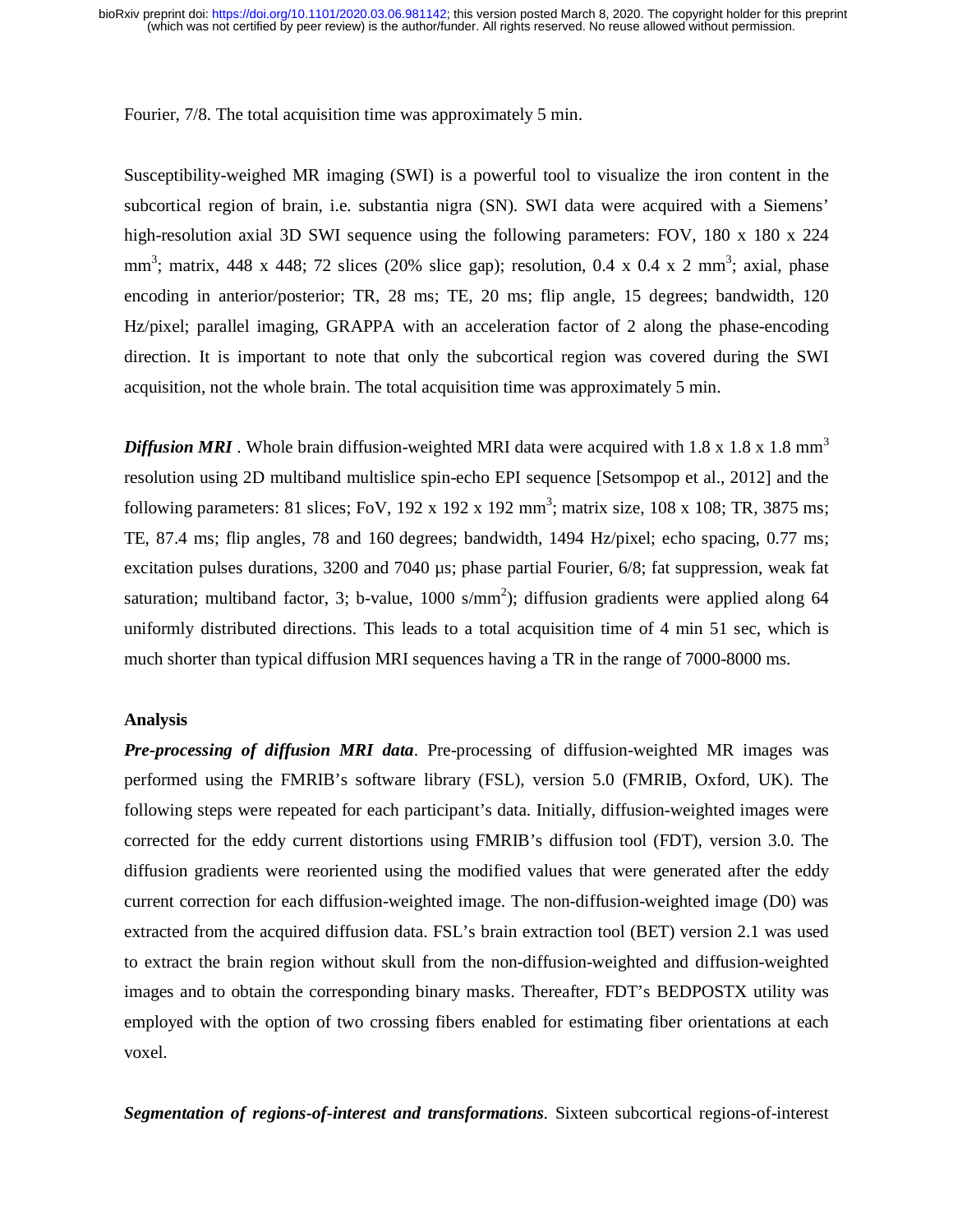(ROIs) were manually segmented using structural images (T1-weighted and SWI) of each participant. We used a neuroanatomical atlas [Atlas for stereotaxy of human brain, Schaltenbrandt and Wahren, Nov 1977, Thieme, 2nd edition,ISBN: 9783133937023, 84 pages] to identify and create masks for eight ROIs per hemisphere: caudate nucleus (CN), putamen (Pu), globus pallidus internal (GPi), globus pallidus external (GPe), substantia nigra pars reticulata (SNr), substantia nigra pars compacta (SNc), subthalamic nucleus (STN) and thalamus (Tha).

In order to recheck the identified regions in the T1-weighted images, the CN was traced in the coronal plane by considering the white matter of the anterior limb of the internal capsule as the lateral boundary and the lateral ventricle as the medial boundary. The Pu, lateral to the CN, was also traced in the coronal plane. The internal capsule was considered as the medial boundary and the external capsule was taken into account as the lateral boundary. The corona radiata was marked as the superior boundary and the white matter of the retrolenticular limb of the internal capsule was used as the posterior boundary for tracing Pu. The GP was also marked in the coronal plane using as anterior border where it appeared medially to the Pu. The internal capsule was used to identify the superior and medial borders. The lateral border coexisted with the Pu and the inferior border was defined using the substantia innominata and the anterior commissure. The end of GP slice was marked where the GP vanished medially to the Pu. The region between the GPe and GPi was identified by using the medial medullary lamina as a separating structure.

Additionally, we also compared the basal ganglia areas traced in the coronal plane with the corresponding outlined areas in the transverse and sagittal planes. For that we used axial SWI images to segment SNc and SNr. The SNc was distinguishable from the surrounding tissue, especially the red nuclei, due to its dark grey color in contrast to the adjacent regions, and the region between the red nuclei and SNc was marked as SNr. Coronal SWI images were used to re-check the segmentation of SNr and SNc, since images in this plane allow the evaluation of the separation of the SN region along the lateral-medial axis.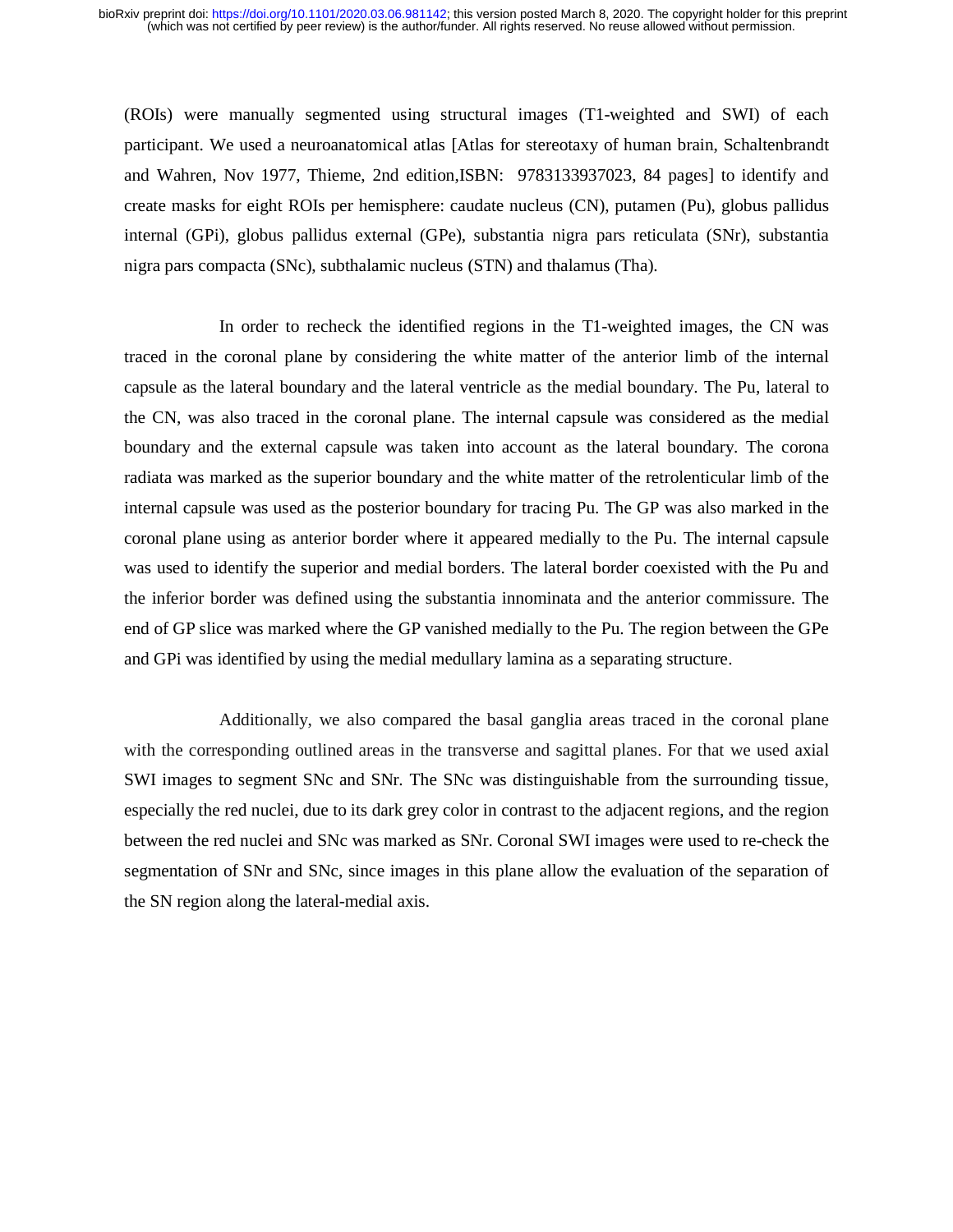(which was not certified by peer review) is the author/funder. All rights reserved. No reuse allowed without permission. bioRxiv preprint doi: [https://doi.org/10.1101/2020.03.06.981142;](https://doi.org/10.1101/2020.03.06.981142) this version posted March 8, 2020. The copyright holder for this preprint



**Figure 1. The processes of aligning T1-weighted, SWI and MNI atlas images with the non-diffusion-weighted images of the participant are shown. The transformation matrices resulting from each process are used to transform the ROI masks to the diffusion space. The transformation resulting from T1-weighted data alignment was used for CN, GPe, GPi, Pu and Tha (shown in yellow color background), SWI data alignment was used for SNc and SNr (shown in green color background) and MNI atlas data alignment was used for STN, BA4 and BA 3,1,2 (shown in light brown background).** 

For subsequent analysis, all ROI masks were transformed from their native structural space to their corresponding diffusion space. To do this we first aligned T1-weighted and SWI data with non-diffusion-weighted data using FMRIB's linear registration tool version 6.0, and then used the resulting transformations to warp the ROI masks to the diffusion space (Figure 1). All masks were thresholded with value 0.5. The segmentation of GPe and GPi is shown in Figure 2 A, and the segmentation of the SNc and SNr regions using the SWI data is illustrated in Figure 2 B.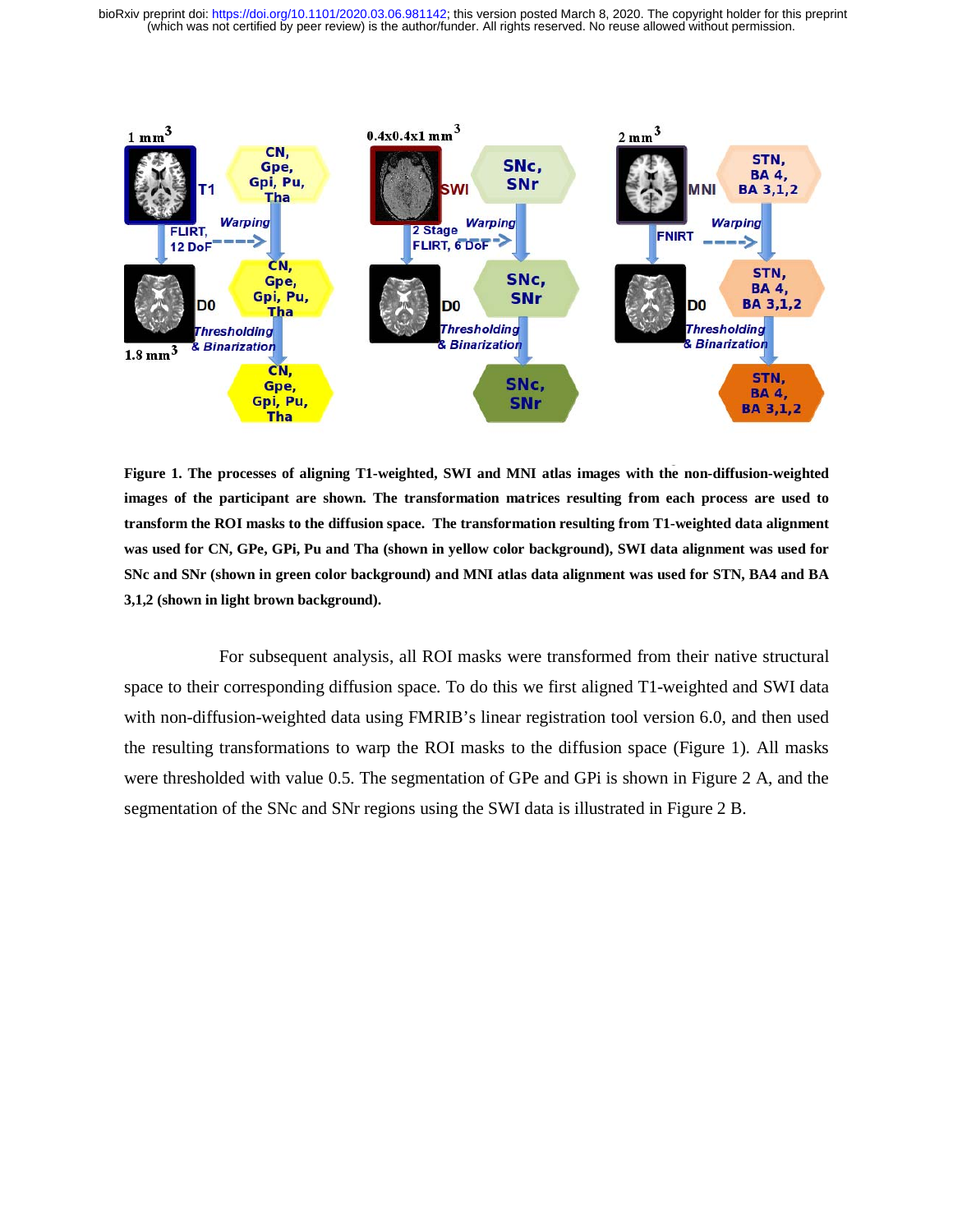









**Figure 2. GPe and GPi are segmented based on the T1-weighted images and the separatation between them is shown using blue and green arrows in (a). SNr and SNc are segmented using SWI data as the boundaries of the identifiable area between them is shown in (b) using yellow and pink arrows. The probabilistic STN ROI overlaid on a representative slice from a probabilistic MNI atlas is shown on the left side in (c). The STN mask is thresholded at 30-50% and the thresholded mask is shown on the right side in (c).** 

In order to identify STN, we referenced a FSL based probabilistic MNI atlas with a resolution of 0.5 x 0.5 x 0.5 mm<sup>3</sup> [Forstmann et al. 2012]. The atlas-based ROI mask was thresholded at 35-50%. This range was chosen for determining the region with the maximum percentage of participant overlap used for creating that atlas [Forstmann et al. 2012]. The STN mask was warped to the MNI atlas with 2 mm<sup>3</sup> isotropic resolution as shown in Figure 1. Similarly, Broadman Area (BA) 4 (motor cortex) and BA 3,1,2 (somatosensory cortex) were mapped using the probabilistic MNI atlas, with a resolution of 2 x 2 x 2 mm<sup>3</sup>. The non-linear transformations between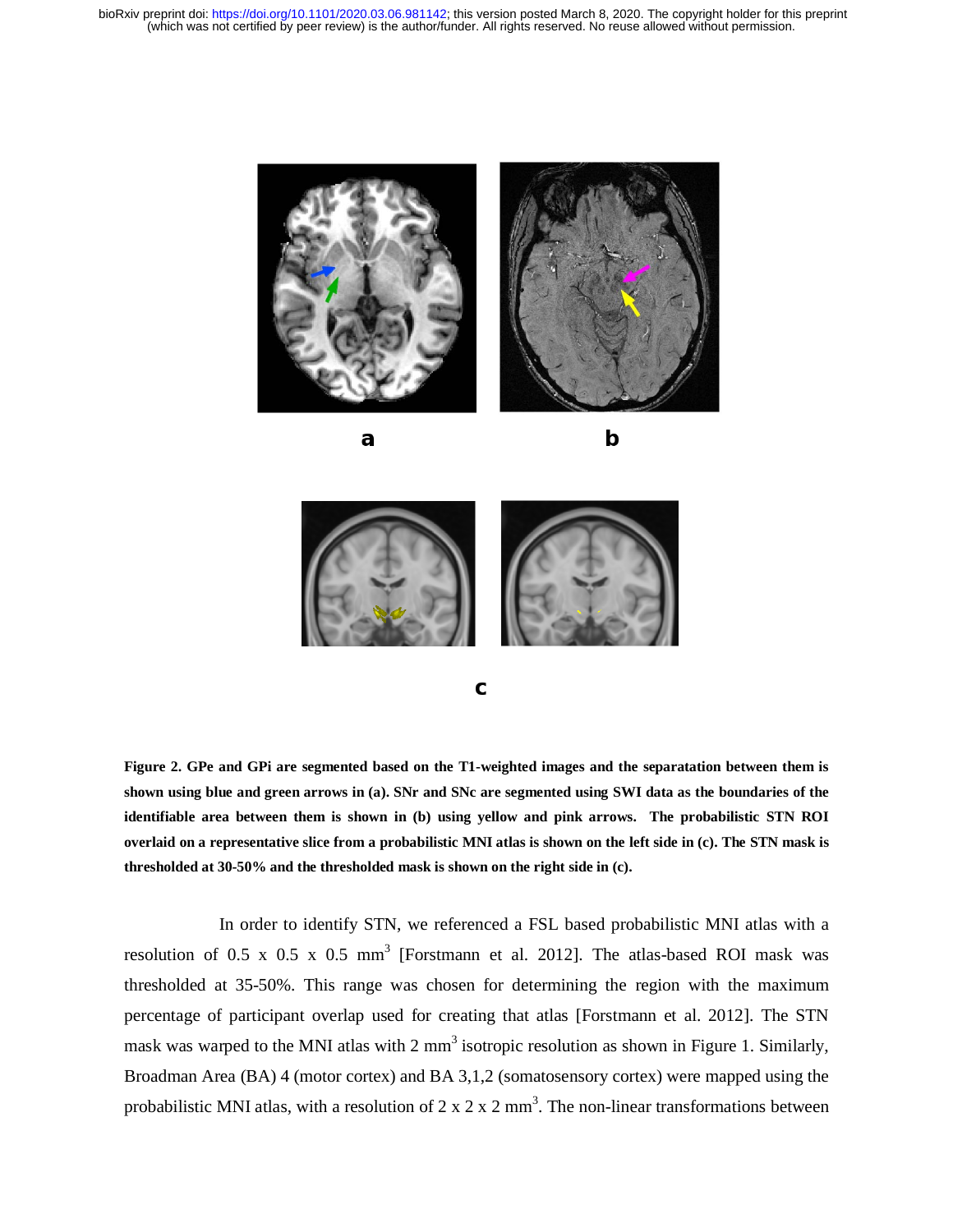the abovementioned MNI atlases and the non-diffusion-weighted images were calculated using FMRIB's non-linear registration tool. STN, motor cortex and somatosensory cortex masks were subsequently warped to the diffusion space using these transformations for each participant's data. Figure 2 C, shows the probabilistic STN ROI overlaid on a representative slice from the probabilistic MNI atlas. The ROI masks of STN and cortex were thresholded with value 0.1 (also see Figure 1).



**Figure 3. Axial (a), coronal (b) and sagittal (c) views of the subcortical, BA4 and BA 3,1,2 ROIs used in this study. All ROIs are color coded as shown on the top in the figure.** 

All binarized ROI masks produced in diffusion space were overlayed on the nondiffusion-weighted image for each participant to perform the last, manual check for sufficient regional coverage. Finally, overlapping mask regions were discarded before ROI masks were used for the probabilistic tractography and the subsequent analysis. Figure 3 A shows an axial view of the subcortical ROI masks for a representative participant, and Figure 3 B and C show coronal and sagittal views of masks for motor cortex (BA 4) and somatosensory cortex (BA 3,1,2), respectively, in addition to the subcortical ROI masks.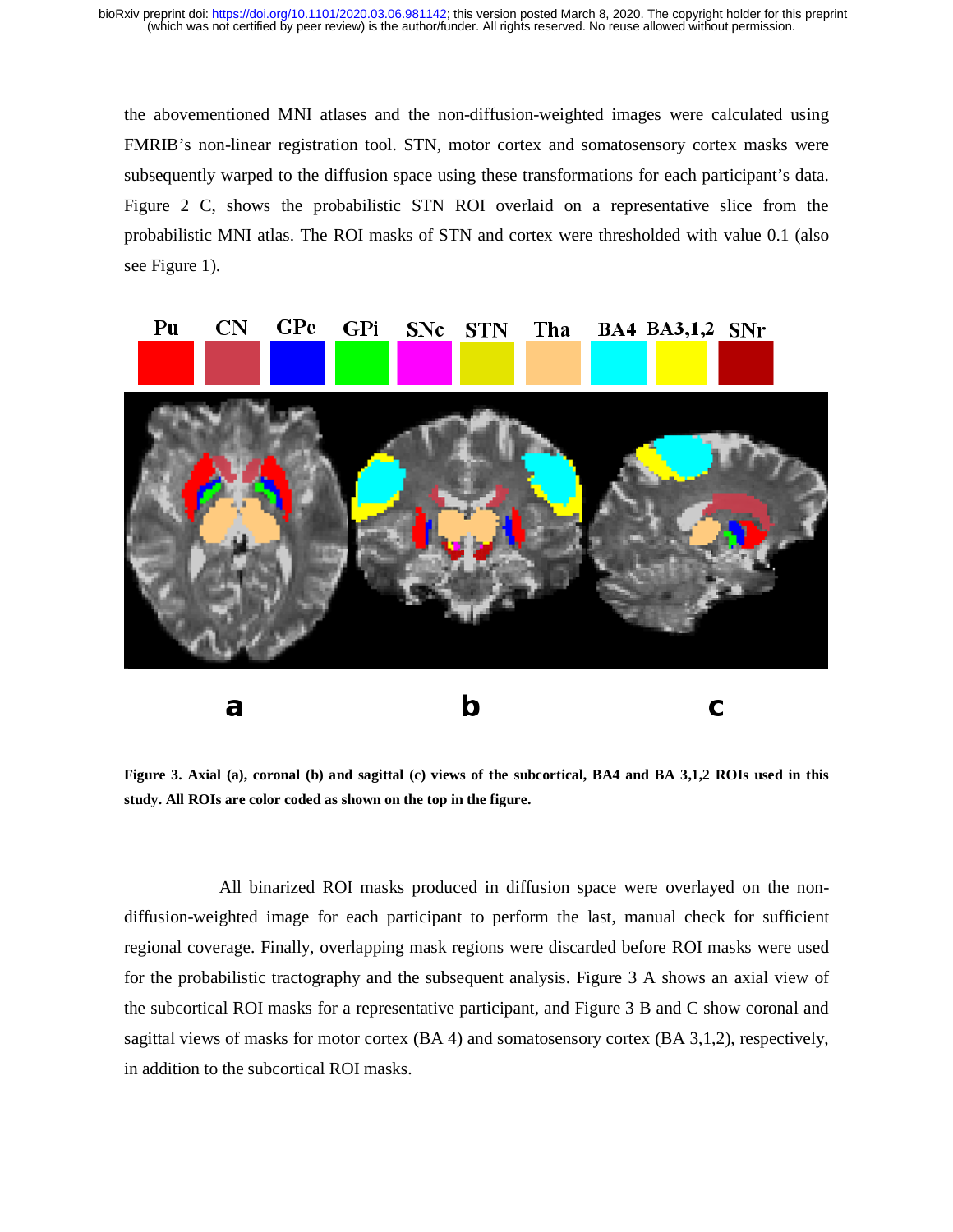*Probabilistic tractography*. After applying BEDPOSTX, we co-registed the data in diffusion space, structural space and standard space, after which the connectivity distributions of white matter pathways between all subcortical and cortical ROIs were estimated with the probabilistic tractography tool of FDT. The tractography analysis was performed in diffusion space, with 5000 samples and a curvature threshold value of 0.2. The tractography tool was used in 'classification targets' mode.

*Connectivity based seed classification.* We performed probabilistic tractography with seed classification in order to gather information about the connectivity patterns between different ROIs within basal ganglia and thalamus; as well as between these regions and motor and sensory cortex. This classification analysis was performed in a voxel-based approach in order to identify the connectivity based topographic subdivisions within each subcortical structure and to quantify the relative frequency of connections between these structures. This approach resulted in structural subdivisions of a specified ROI based on the specific pathways originating from that ROI. Seed classification was performed to identify the connectivity pathways between each seed ROI and the rest of the ROIs that were regarded as targets. This process resulted in a version of a seed ROI mask, called resulting mask, which demonstrated the likelihood of connectivity of each voxel in that ROI with the rest of the subcortical and cortical ROIs. The voxel values of the resulting mask showed the number of tracts originating from the seed ROI and reaching the target ROI successfully. Since the total number of tracts that were generated from each seed voxel was 5000, dividing each voxel value in the resulting mask by 5000 gives the relative frequency of connectivity at that spatial location or voxel.

Subcortical territories were categorized by the voxels of each structure connected to another target structure according to the proportion of connections incepted from the seed region and reaching the target. We quantify the connectivity strength variations of each structure by using the following ranges of the calculated relative frequencies: high range–greater than or equal to 80%, significant range–50-79%, moderate range–10-49% and low range–5-9%. These relative frequency ranges were obtained for each participant and the mean values were calculated across five subjects (i.e. total voxels in the specific range divided by the total number of voxels of the ROI mask). These values were used for quantifying the streamlines connecting each pair of structures of basal ganglia, thalamus and cortical structures. This method did not generate pathways between the subcortical and cortical areas or within the subcortical areas, instead it quantitatively parcellates the brain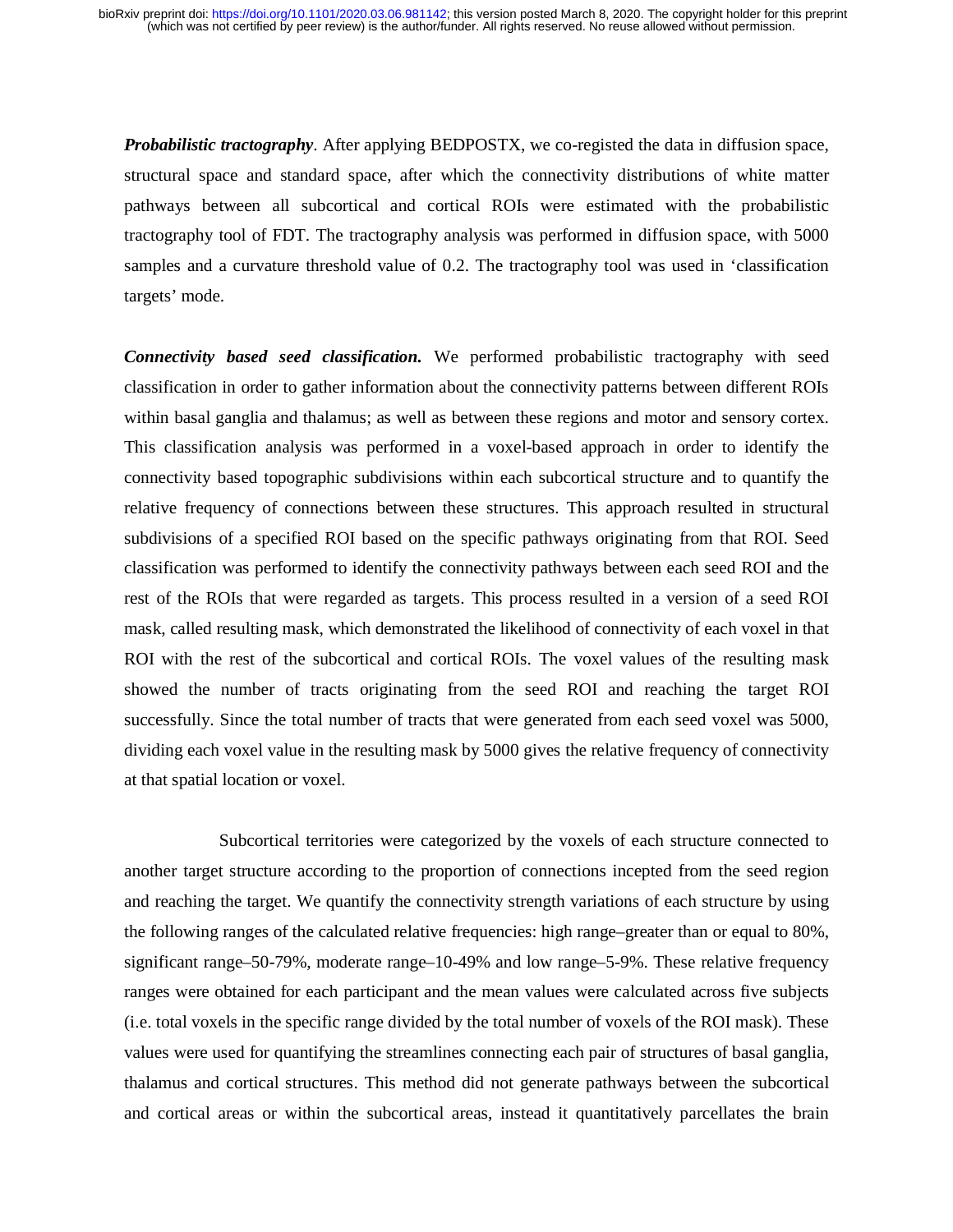regions corresponding to the seed ROI masks. Hence, the parcellation of each subcortical area of the basal ganglia and thalamus into distinct subdivisions was performed based on their connectivity profiles with other subcortical and cortical areas.

### **Results**

### **Volumes of regions-of-interest**

In order to ensure the validity of our methods, we also estimated the size of all ROIs in the basal ganglia and thalamus for all subjects. Figure 4, shows that our estimated structural volumes were close to those reported in the literature [Anastasi et al., 2006; Harman et al., 1950; Von Bonin et al., 1951; Yelnik, 2002; Chaddock et al., 2010; Ziegler et al., 2013; Menke et al., 2010; Chowdhury et al., 2013; Bagary et al., 2002; Spoletini et al., 2011], with the exception the of STN, which was different from the values documented, for example, in [Forstmann et al., 2012; Massey et al., 2012; Lambert et al., 2012; Nowinski et al., 2005; Colpan et al., 2010]. This may be due to our selective probabilistic thresholding used for STN localization, which is different from previous methods [Lambert et al., 2012], where STN was localized as one large region containing iron. The STN volume estimated by us  $(64.1 \text{ mm}^3)$  in the case of whole brain coverage) is closer to the STN volume, which is typically used for the deep brain stimulation. ity<br>sal ere<br>al., et<br>l2; ve<br>ods N N N



**Figure 4. Volumes of the subcortical regions used in this study are shown in this figure. The volume of each region is averaged across five participants as illustrated in figure.**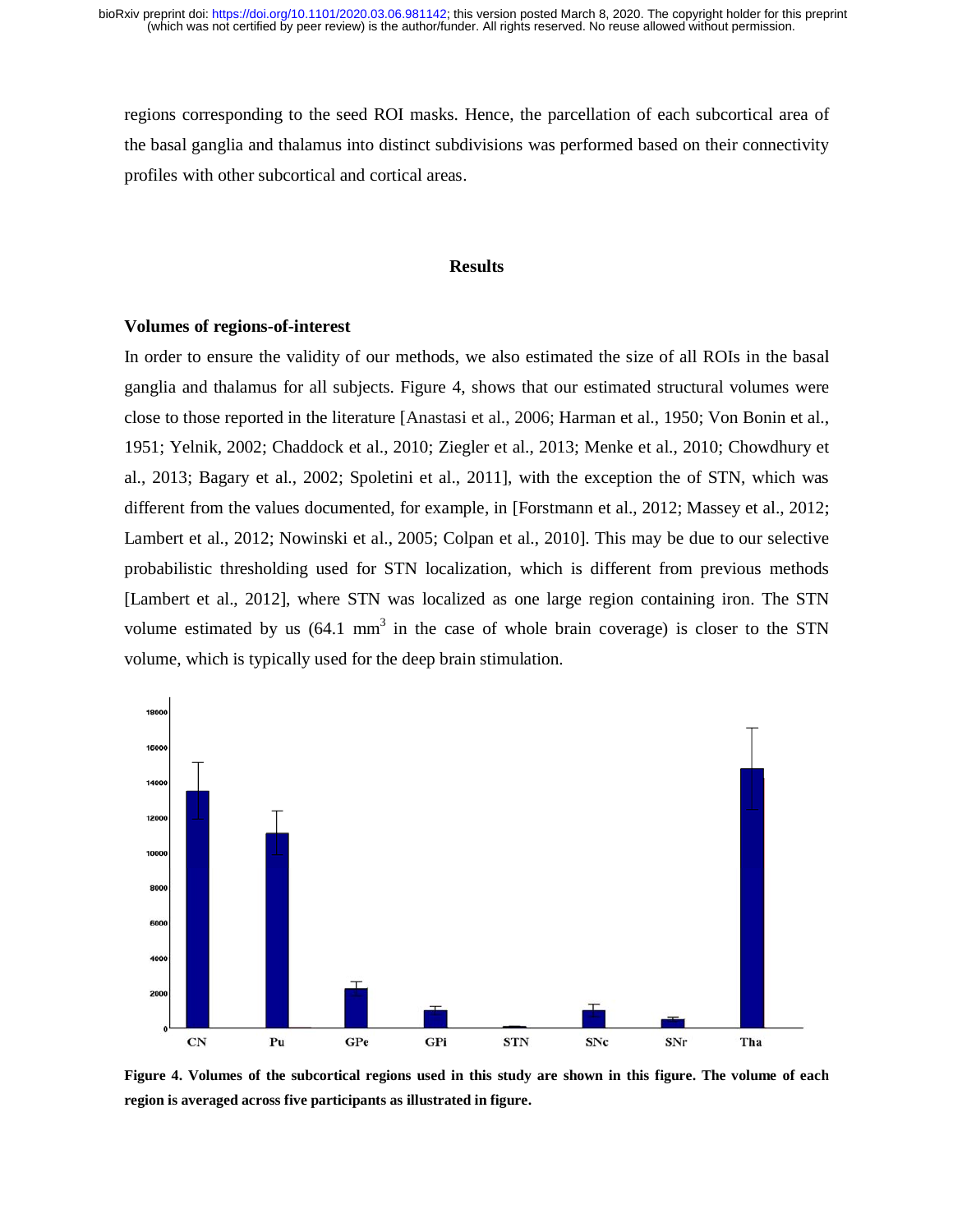## **Probabilistic tractography**

Figures 5, 6 and 7, show for each subcortical structure the mean percentages for high, significant and moderate -strength connections, respectively (except in the case of the STN region where the low strength range is also used). Corresponding connectivity patterns for one representative participant are shown in Supplemental Figures 1-8. We next describe the obtained connectivity patterns for each structure.

*Caudate Nucleus (CN).* CN was strongly connected to Pu, GPe and Tha. Some connections between CN and GPe had a higher range of relative frequency. Connections between CN and GPi were in the significant relative frequency range. CN was connected to SNc and STN through a moderate range of relative frequency of pathways, whereas it was connected to SNr through significant range of relative frequency of projections. The detailed explanation and illustration of CN connections are given in Supplemental Figure 1.

*Putamen (Pu)*. Pu had strong connections with CN, GPe and GPi. Moderate relative frequency connections were found originating from CN and terminating in SNr, SNc (only a few) and Tha. Supplemental Figure 2 shows the connectivity pathways of Pu and its corresponding relative frequency.

*Globus pallidus external (GPe) and internal (GPi).* GPe was strongly connected to Pu and GPi, anterior and medial portion of GPe contained high relative frequency connections to CN, SNr and SNc. Although very few voxels of rostral and ventro-caudal GPe region were found that had high relative frequency of connectivity with STN. Dorsal and lateral GPe was connected with Tha in a similar fashion. Supplemental Figure 3 illustrates the projections originating from GPe.

GPi had substantial high relative frequency connections with GPe, CN, Pu and SNr. Rostral GPi contained very few strongly connected voxels with STN, whereas dorsal and lateral portions of GPi had very few significant relative frequency projections with Tha. Only a few voxels of GPi were strongly connected with SNc. A detailed explanation and illustrations of GPi connectivity with other ROIs are given in Supplemental Figure 4.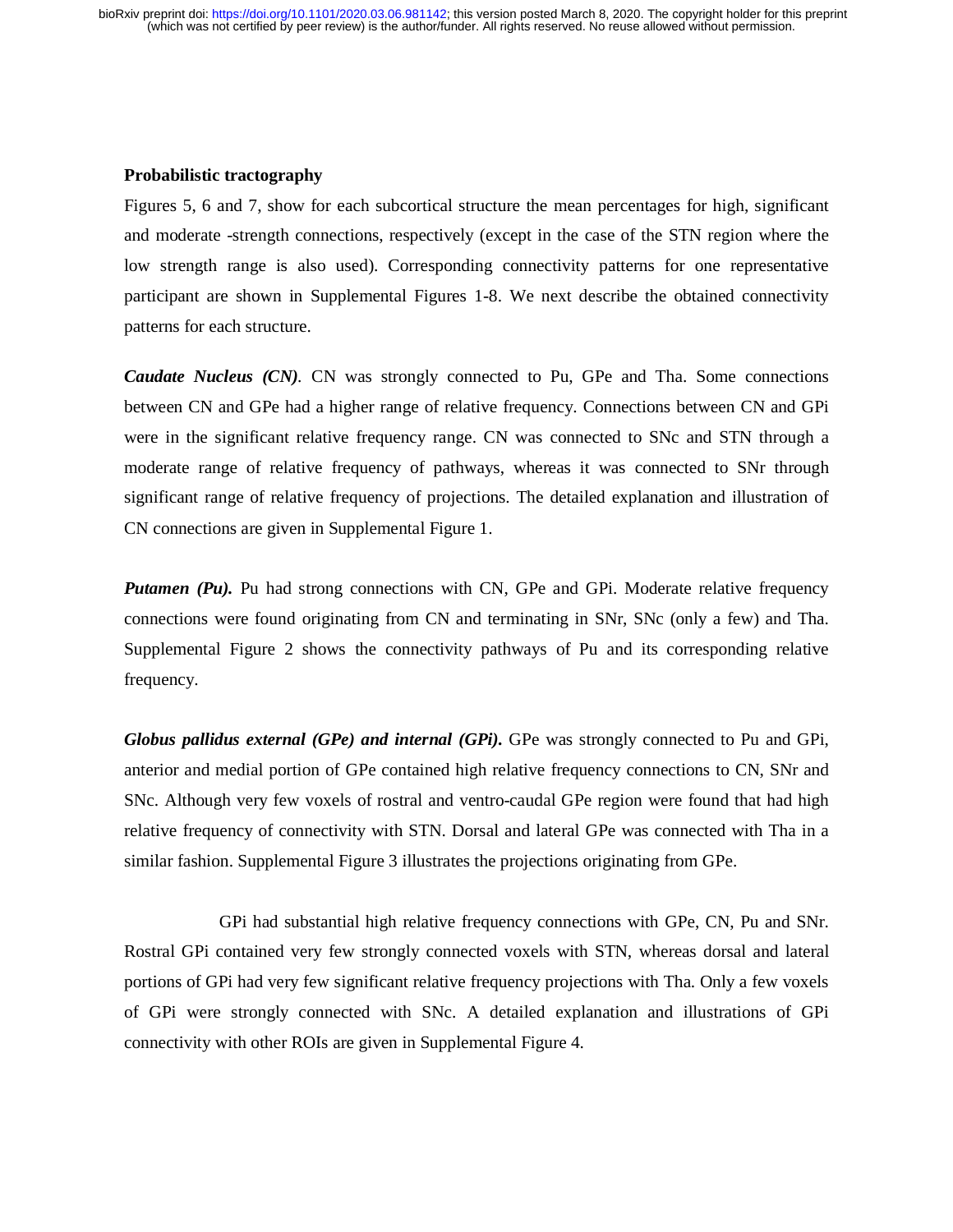*Substantia nigra pars compacta (SNc) and pars reticulata (SNr).* Due to close proximity, SNr and SNc were strongly connected to each other. A few voxels of lateral and medial portions of ventral SNc comprised projections to CN and Pu had high and significant relative frequencies, repectively. Ventral SNc and ventral-ipsilateral SNc were connected to GPe through moderate relative frequency connections and to GPi through significant relative frequency connections, respectively. Medial SNc had strong connections to STN but it was comprised of very few voxels, whereas the connections from the posteriolateral SNc to Tha were in the low range.

 Lateral ventral SNr was strongly connected to CN, GPe and GPi. It also had connections with Pu in the significant relative frequency range. Anterior medial SNr was primarily connected to CN. Medial SNr was highly connected to STN and Tha, whereas posterior SNr was also strongly connected to Tha. The detailed explanation and illustrations of SNc and SNr projections are given in Supplemental Figures 5 and 6, respectively.

**Subthalamic nucleus (STN).** Since deep STN region is targeted, the size of the seed ROI is very small. Subsequently, the low range connections were found that originated from STN and terminated in the rest of the subcortical areas, as illustrated and described in Supplemental Figure 7.

*Thalamus (Tha).* Tha comprised strong connections with CN and STN. It contained projections to Pu that had significant and moderate connectivity relative frequencies. Tha was connected with GPe, GPi, SNr and SNc through pathways of high and significant range connectivity, as demonstrated and explained in Supplemental Figure 8.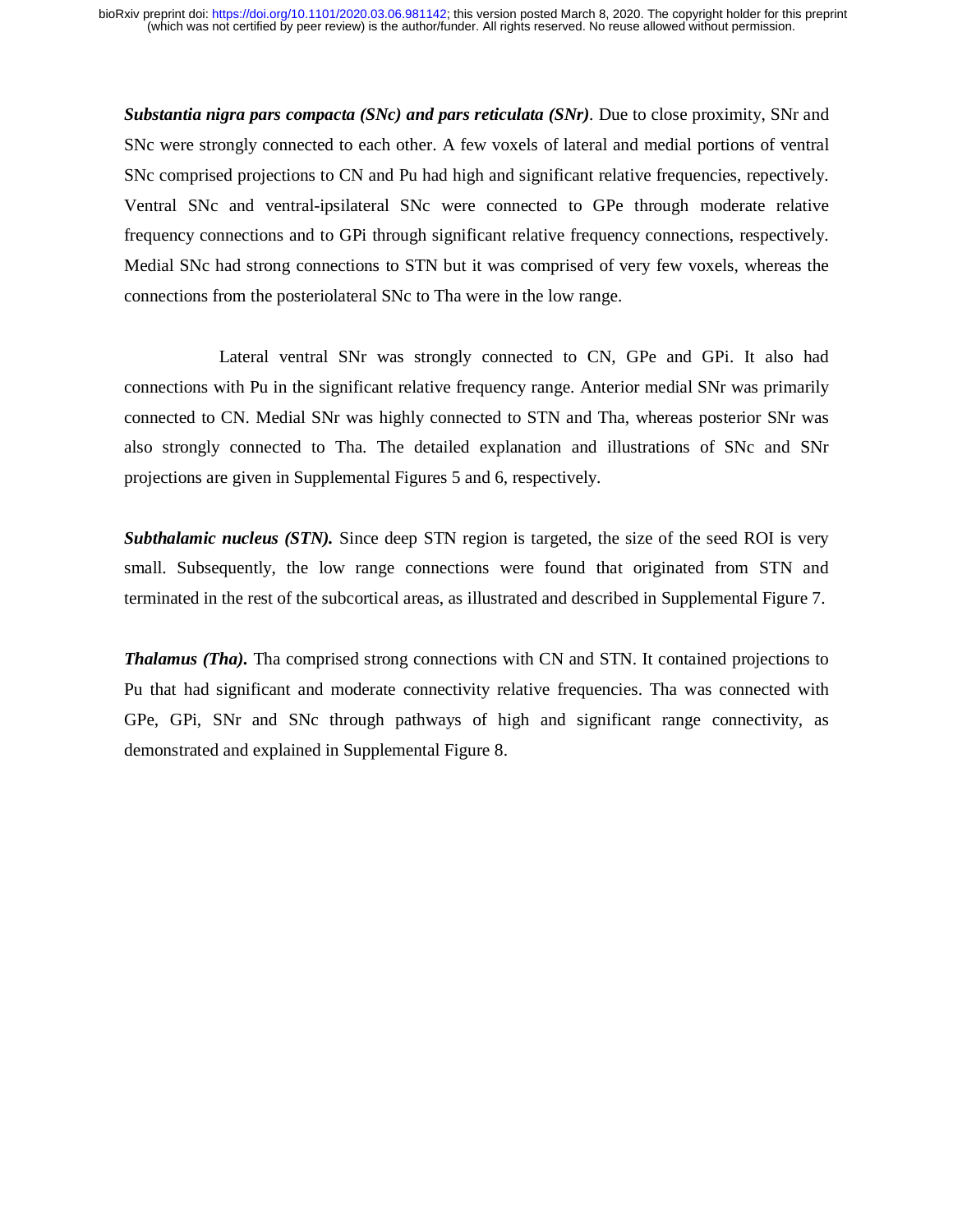(which was not certified by peer review) is the author/funder. All rights reserved. No reuse allowed without permission. bioRxiv preprint doi: [https://doi.org/10.1101/2020.03.06.981142;](https://doi.org/10.1101/2020.03.06.981142) this version posted March 8, 2020. The copyright holder for this preprint



**Figure 5. "High range" connectivity patterns. Percentages of the connections that were catagorized in the 'high range' (as described in the methods section) between source and target subcortical regions are calculated with respect to the total connections originating from source subcortical region. CN Caudate Nucleus, Pu Putamen, GPe Globus Pallidus External, GPi Globus Pallidus Internal, SNr Substantia nigra pars reticulata, SNc Substantia nigra pars compacta, SN Subthalamic nucleus, Tha Thalamus**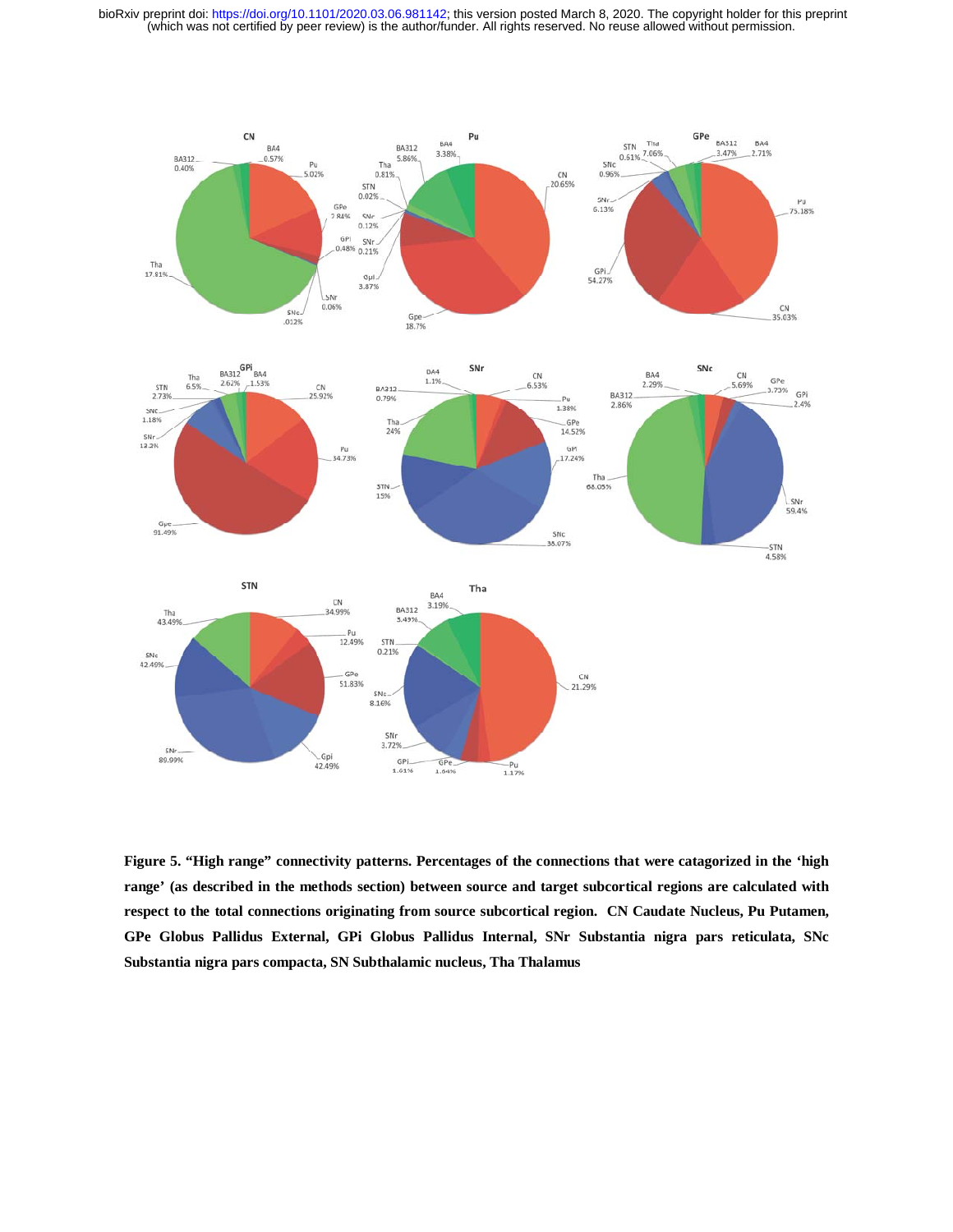(which was not certified by peer review) is the author/funder. All rights reserved. No reuse allowed without permission. bioRxiv preprint doi: [https://doi.org/10.1101/2020.03.06.981142;](https://doi.org/10.1101/2020.03.06.981142) this version posted March 8, 2020. The copyright holder for this preprint



**Figure 6. "Significant range" connectivity patterns. Percentages of the connections that were catagorized in the 'sigificant range' (as described in the methods section) between source and target subcortical regions are calculated with respect to the total connections originating from source subcortical region. CN Caudate Nucleus, Pu Putamen, GPe Globus Pallidus External, GPi Globus Pallidus Internal, SNr Substantia nigra pars reticulata, SNc Substantia nigra pars compacta, SN Subthalamic nucleus, Tha Thalamus**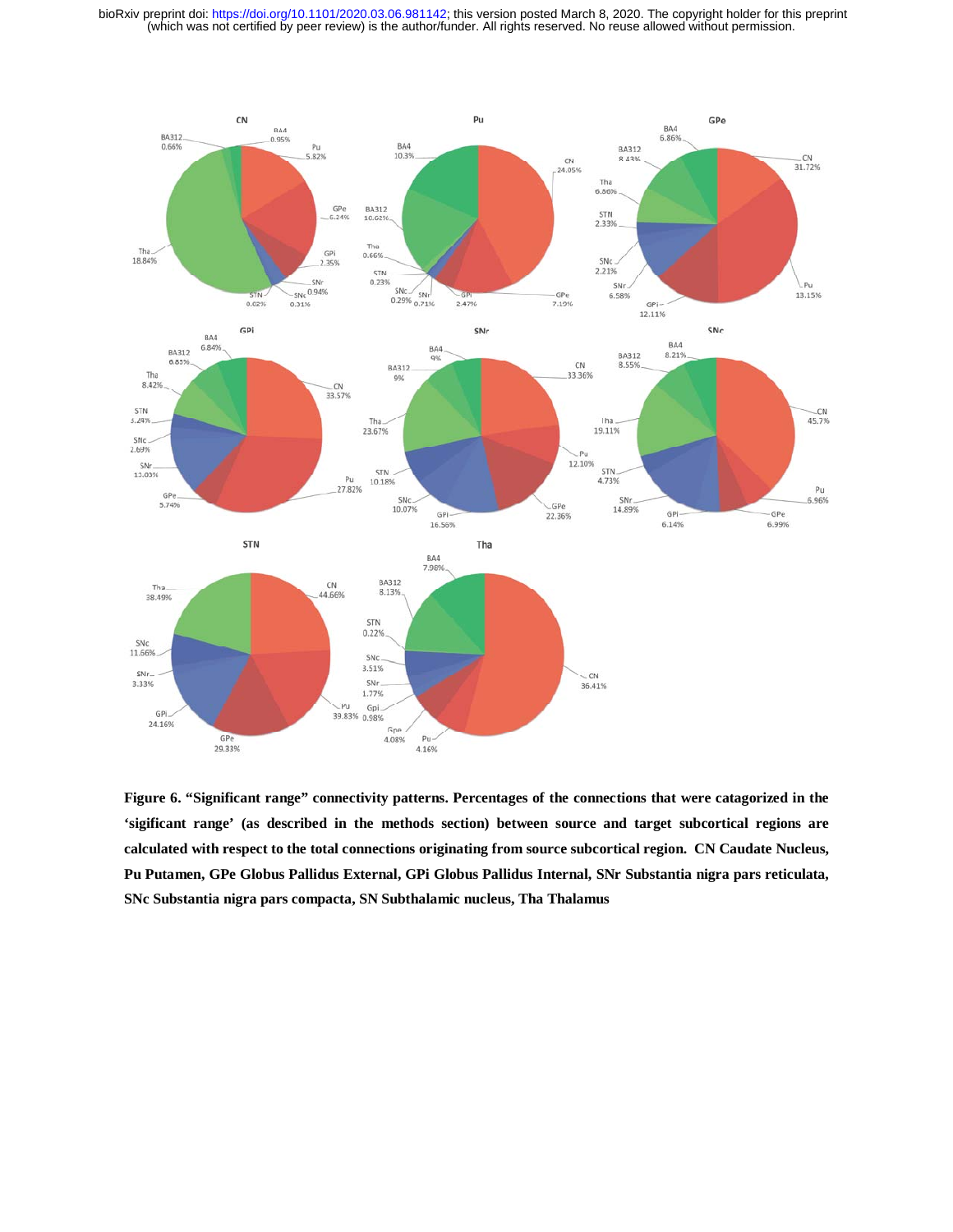bioRxiv preprint doi: [https://doi.org/10.1101/2020.03.06.981142;](https://doi.org/10.1101/2020.03.06.981142) this version posted March 8, 2020. The copyright holder for this preprint (which was not certified by peer review) is the author/funder. All rights reserved.



**Figure 7. "Moderate range" connectivity patterns. Percentages of the connections that were catagorized in the 'moderate range' (as described in the methods section) between source and target subcortical regions are calculated with respect to the total connections originating from source subcortical region. CN Caudate Nucleus,**  Figure 7. "Moderate range" connectivity patterns. Percentages of the connections that were catagorized in the<br>"moderate range" (as described in the methods section) between source and target subcortical regions are<br>calcula **SNc Substantia nigra pars compacta, SN Subthalamic nucleus, Tha Thalamus** 

## **Discussion**

We used a multiband diffusion imaging protocol and a probabilistic tractography method to obtain a detailed reconstruction of the white matter tracts that comprise the basal ganglia and thalamus. Such connectivity maps could play an increasing role in retrieving image-based prognostic information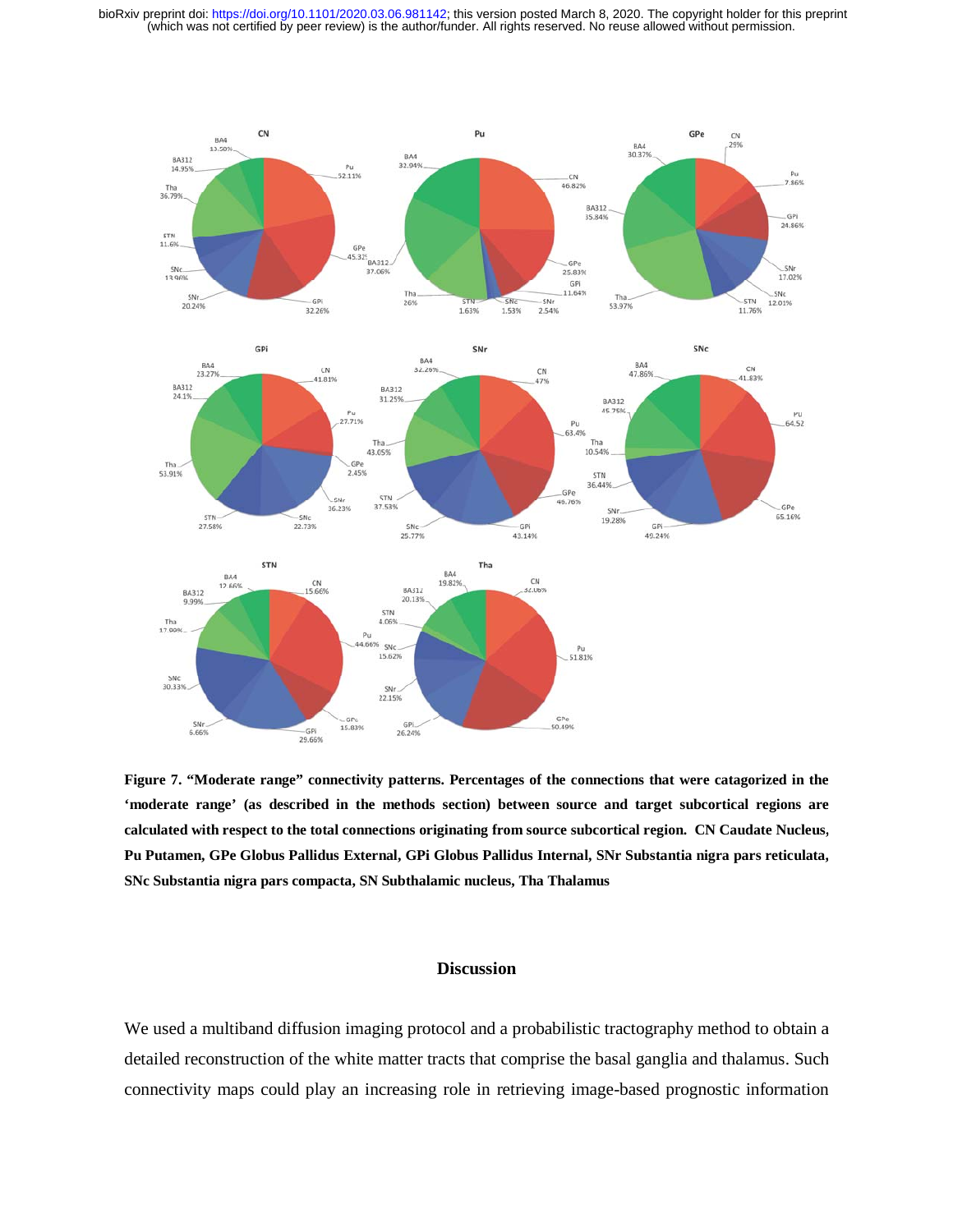from data of patients with basal ganglia pathology, or with regard to movement disorder treatment evaluation. Our method can be easily implemented at a clinical setting, with an MRI field strength of 3T. We next discuss our results and provide, where possible, a comparison with the previous literature on basal ganglia connectivity.

*Caudate Nucleus (CN).* CN is considered as the signal receiving part of the basal ganglia. As Figure 5 and Supplementary Figure 1 illustrate, we found strong connections that emerge from ventral and dorsal CN to Pu. We also located specific origins of the projections from CN to both GPe and GPi and vice versa. We found CN to be strongly connected to the dorsomedial GPe [Lenglet et al., 2012] and ventromedial GPi, whereas dorsolateral portions of CN were well connected to both SNr and SNc (Lynd-Balta and Haber, 1994; Lynd-Balta and Haber, 1994, also see Supplemental Figure 1). The medioventral CN was connected to the deep STN [Smith and Parent, 1986; Parent and Smith, 1987], whereas the the dorsolateral and rostroventral CN had strong projections to Tha. There were also corticostriatal projections from BA 4 and BA 3,1,2 to the dorsoposterior sections of CN [Draganski et al., 2008; Flaherty and Graybiel 1991; Flaherty and Graybiel 1993]. Our findings are well in agreement with previous work on CN connectivity [e.g. Parent and Hazrati, 1995; Alexander and Delong, 1985; Gerfen et al., 1996; Wilson, 1998; Smith et al. 1998].

*Putamen (Pu).* Pu receives input through the excitatory glutamatergic projections from the cerebral cortex and thalamus, modulatory dopaminergic inputs from the SNc and ventral tegmental area (VTA), and serotonergic inputs from the dorsal raphe nucleus (DR). Pu also connects directly, and indirectly via GPe and STN, to the output nuclei of the basal ganglia i.e. GPi and SNr. We found strong intrastriatal connections that arise from Pu to CN as can be seen in Figure 5 and Supplementary Figure 2. The straitopallidal connectivity described in [Draganski et al., 2008] implies that the Pu connections occupied mainly the ventrolateral pallidum and the dorsolateral Pu is connected with both pallidum [Francois et al., 1994; Parent et al., 2000; Saleem et al., 2002] and premotor cortical area. However, we found that efferents from Pu to GPe [Lenglet et al., 2012] were primarily located in medial Pu, whereas a few efferents were found from medial, ventral and dorsolateral Pu to GPi. A medio-laterally decreasing gradient of projections from Pu to SN were identified by Lenglet et al. [2012]. We could not find significant connections between Pu and SN as the relative frequencies of connections was found to be very low for this pathway. STN neurons that excite Pu are located in the sensorimotor dorsolateral two-thirds of STN [Smith and Parent, 1986; Parent and Smith, 1987]. Our results are based on the deeply localized STN; therefore, we could not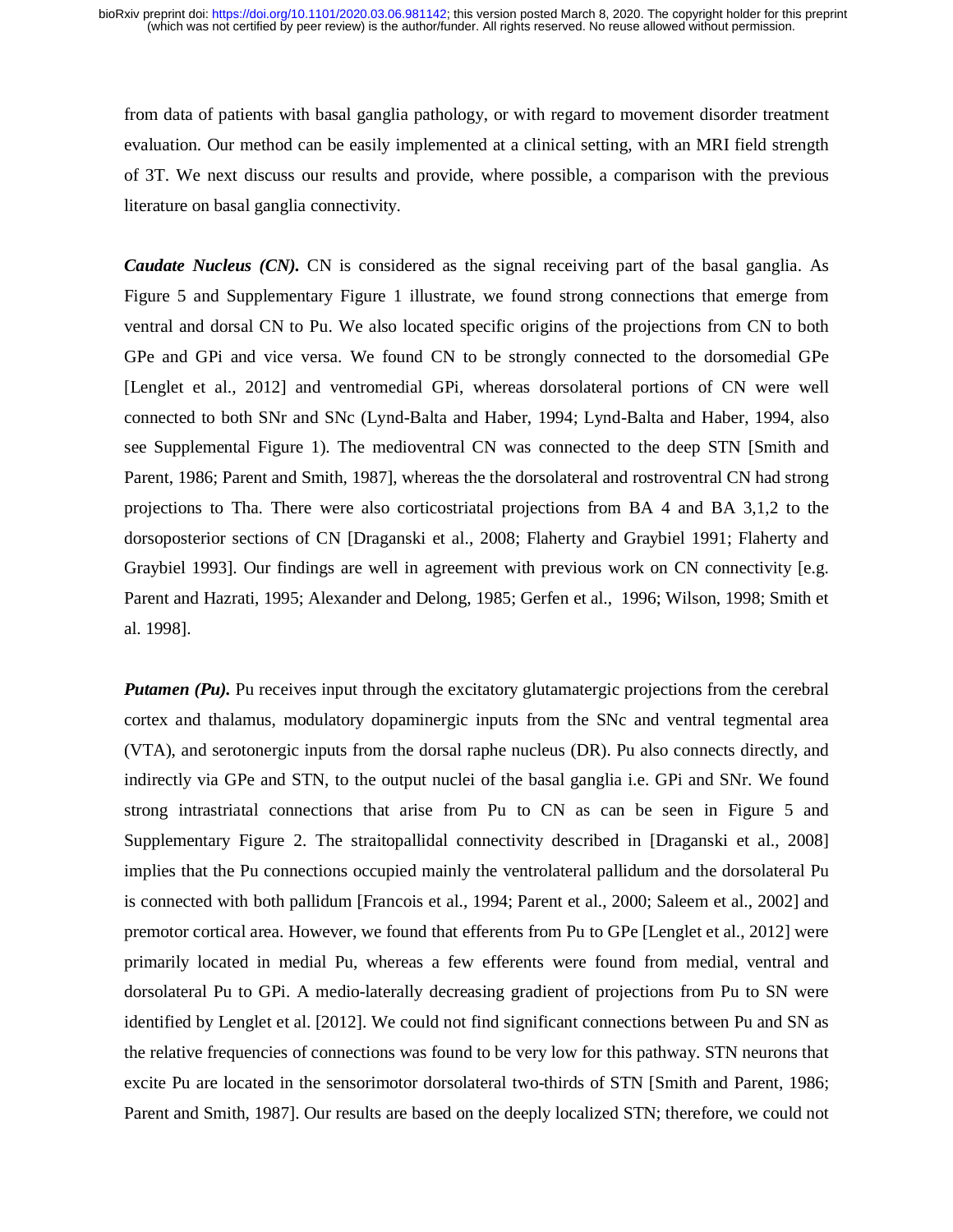find significant projections between Pu and STN. Most ventral parts of Pu are connected with both Tha and prefrontal and orbitofrontal cortex, [Draganski et al., 2008]. It was shown by Draganski et al. [2008] that the central Pu region connects with ventral and dorsal premotor cortical areas and overlaps more ventrally with dorsolateral prefrontal cortex and caudally with motor area M1 associated connections. There are convergent projections from frontal cortical motor areas and some interconnected ventral thalamic motor relay nuclei to large territories of the postcommissural Pu [McFarland and Haber, 2000]. Our results indicate that Pu contains high, significant and moderate connectivity pathways to BA 4 and BA 3,1,2. We observed that the ventral region (both anterior and posterior) of Pu contains projections to Tha and this region overlaps more ventrally with the region that is primarily connected to cortical areas BA 4 and BA 3,1,2. (Supplemental Figure 2).

*Globus pallidus external (GPe) and internal (GPi).* GP internal (GPi) and GP external (GPe) are separated by the lamina pallidi medialis. CN and Pu transmit signals to GPi via indirect and direct pathways. The indirect pathway is composed of the CN and Pu neurons that project to GPe in the first phase. Thereafter, GPe sends signals to STN, which carries them to GPi and SNr. Apart from that, GPe initiates GABAergic projections to GPi, SNr and the reticular thalamic nucleus [Parent and Hazrati, 1995; Smith et al., 1998], and projection from the GPe to the CN and Pu regions also exists [Bevan et al., 1998]. We found that the medial GPe is strongly connected to GPi, whereas a portion of the ventral GPe is connected to SNc, as shown in Supplemental Figure 3.

CN is strongly connected to the dorso-medial third of GPe, and Pu mainly projects to the ventrolateral two-thirds of GPe [Lenglet et al. 2012]. Our results are in agreement with these previous findings i.e., the lateral GPe is primarily connected to the medial portion of Pu and its rostrodorsal portion is connected to CN. The most rostroventral portion of GPe was found to be connected to Tha and STN [Lenglet et al. 2012]. The interconnected neurons of GPe and STN innervate, via axon collaterals, functionally related neurons in GPi [Shink et al. 1996] and therefore, populations of neurons within the sensorimotor, cognitive, and limbic territories in GPe are reciprocally connected with populations of neurons in the same functional territories of STN. In turn, neurons in each of these regions innervate the same functional region of GPi. We found some projections originating from the rostroventral and ventromedial GPe to Tha and STN, which are illustrated in Supplemental Figure 3. The strong connectivity between inferior-posterior GPe and BA 4 and BA 3,1,2 is also verified by our results.

Our results further show that the latero-caudal GPi is connected to Pu, the rostral GPi is mainly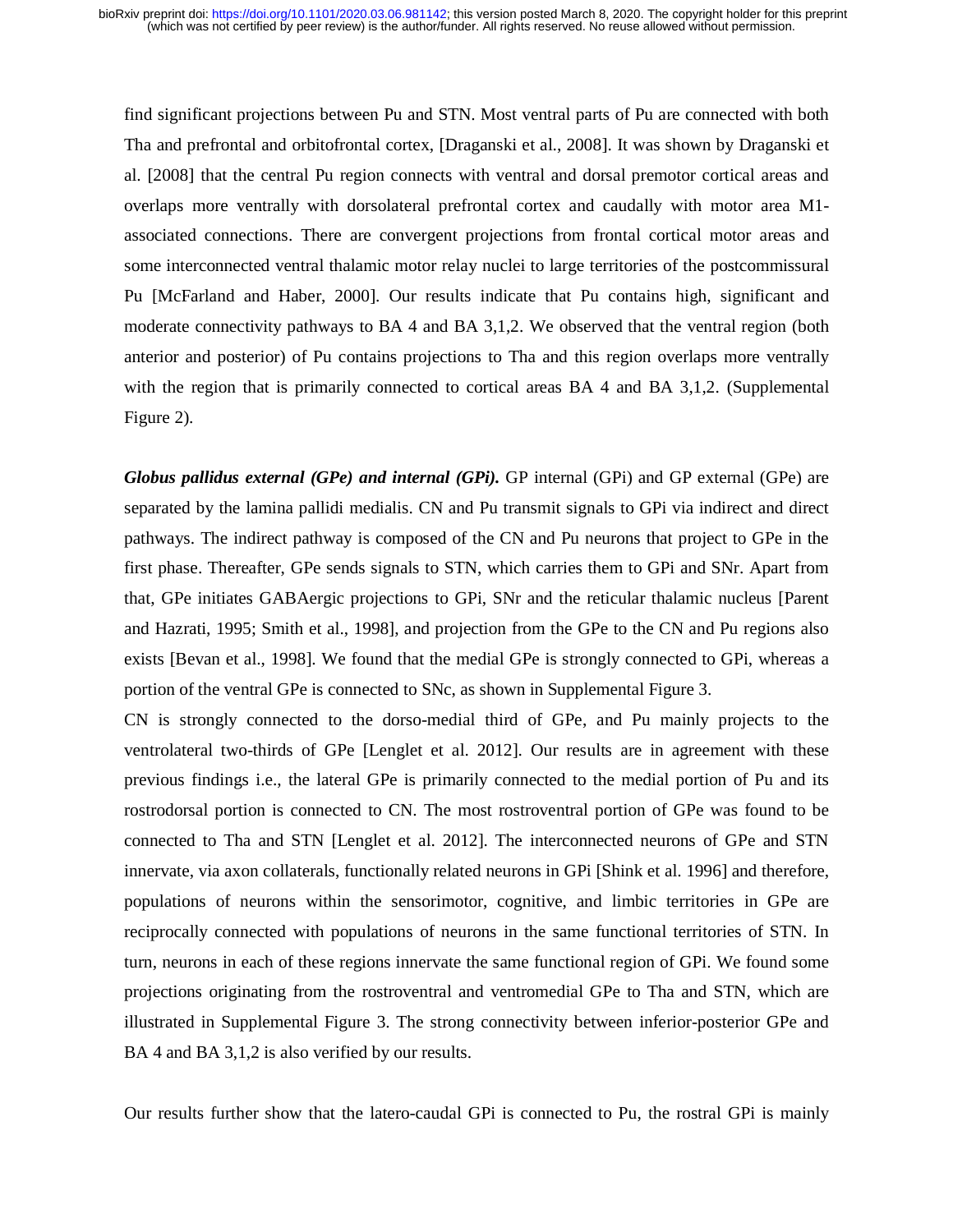connected to CN and the central GPi is strongly connected to GPe. The mid-portion of GPi is connected to SN, whereas its rostral portion is divided into a dorsal part connected to CN, and a ventral part connected to STN and Tha [Lenglet et al. 2012]. The pallidothalamic projection stems from the ventral anterior/ventral lateral (VA/VL) thalamic nuclei [Parent and Hazrati, 1995; Sidibe et al., 1997]. However, we found that ventral and medial GPi is mainly connected to SNc, whereas a minor portion of the inferior-posterior GPi connected to SNr, STN and Tha also exists. These connectivities are illustrated in Supplemental Figure 4. [Draganski et al. 2008] found projections from pallidum to sensorimotor, prefrontal, orbitofrontal and premotor cortical areas. In comparison to those results, our study is more specific as connectivity analysis is done separately for GPe and GPi instead of single pallidum region (combined GPe and GPi). We found strong central GPi connections with BA 4 and BA 3,1,2 cortical regions that can be seen in Supplemental Figure 4. Several findings regarding connectivity of GPi and other subcortical nuclei exist in literature [Simth et al. 1998; Baron et al. 2001; Parent and DeBellefeuille 1982] which correlate with our results. However, they employed histological and staining methods which are different in terms of specificity from our computer based method.

*Substantia nigra pars compacta (SNc) and pars reticulata (SNr)*. The dendrites of individual SNr neurons largely conform to the geometry of striatonigral projections, and the substantial primary axons of SNc project to the ipsilateral GP [Mettler 1970]. These connectivity pathways of SNc and SNr are illustrated in Supplemental Figure 5 and 6, respectively. It can be seen in our results that the lateral and anterior SNr project to CN and Pu. It was found by Lenglet et al. [2012] that projections from SN to GPi are mainly ventral, whereas nigrostriatal fibers project primarily to Pu medially, dorsally and ventrally. We found that the projections from SNr to GPe and GPi are primarily ventral and lateral, whereas the projections from SNc to GPe and GPi are ventral and ipsilateral. It was also demonstrated by Lenglet et al. [2012] that the most anterolateral portion of SN was strongly connected to GPi, GPe and striatum while the posterolateral portion was strongly connected to Tha. It was hypothesized in [Lenglet et al., 2012] that the medial SN, -well connected to GP but not to the striatum - comprises part of the SNc. Our results are consistent with this hypothesis since we find the medial SNc region to be strongly connected to GPe and GPi, but not well connected to Pu. SNr is one of the main projection sites of the STN [Parent and Smith, 1987] and the STN projections to SNc are additional indirect pathways through which signal from cortical regions reaches basal ganglia output structures. SNc-STN and SNr-STN pathways depicted in Figure 5 and 6, respectively, show that medial regions of SNc and SNr are strongly connected with STN. As the resolution of STN region used in our work is low, it was not possible to parcellate the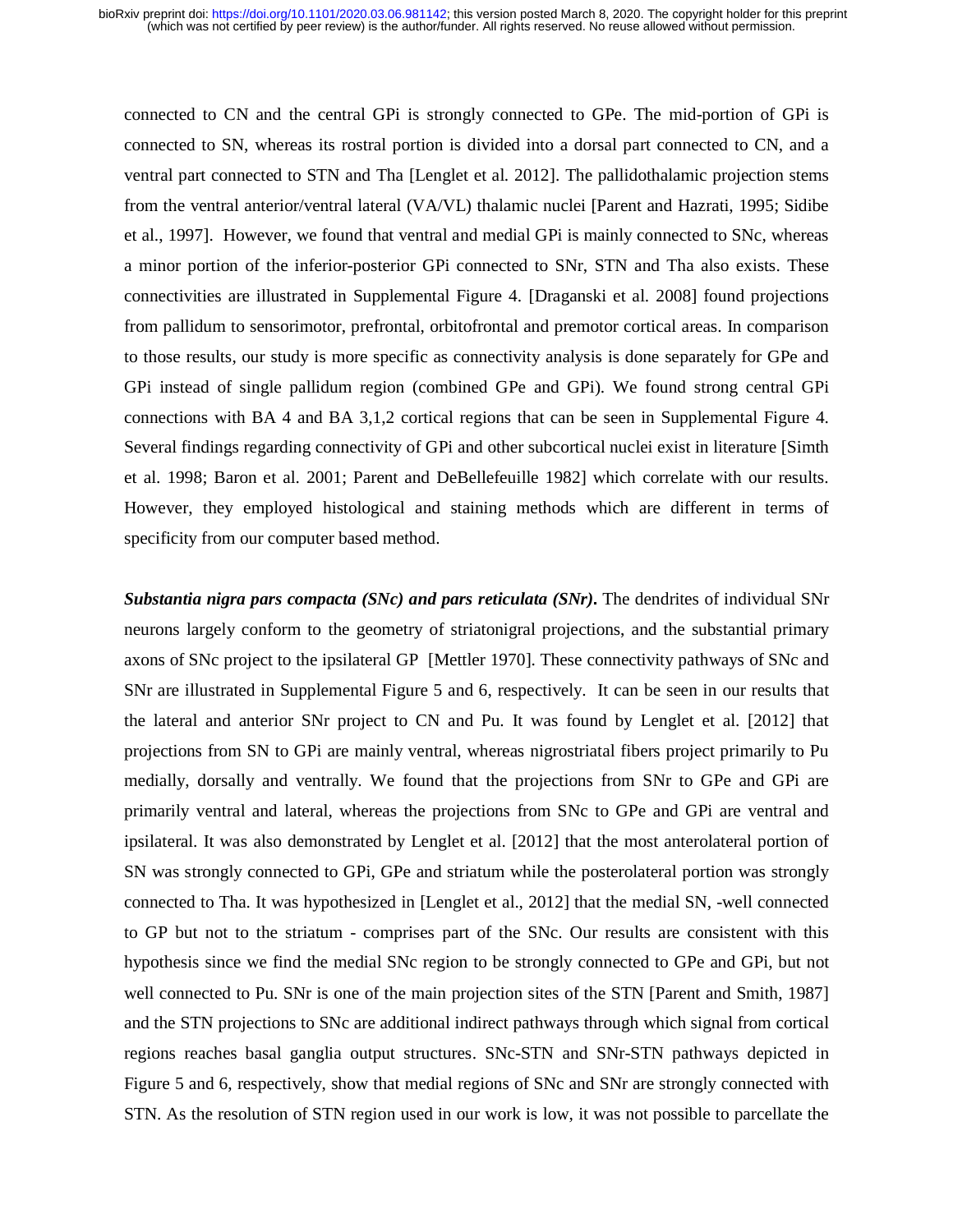pathways accroding to connections with STN sub-territories. Thalamic connections originating from the medial part of SNr terminate mostly in the medial magnocellular division of the VA (VAmc) and the mediodorsal nucleus (MDmc) [Ilinsky et al., 1985]. The lateral part of the SNr contains projections to the lateral posterior region of the VAmc and to different parts of MD. Connections between SNr and rostral and caudal intralaminar thalamic nuclei [Ilinsky et al., 1985; Mailly et al., 2001], and the nigro-intralaminar thalamic projection ending in the PF area [Smith et al., 2000] also exist. Connections from SN to thalamic nuclei, such as the medio-dorsal nucleus (MD), ventrocaudal nucleus (Vc), latero-polar nucleus (Lpo) and ventro-oral anterior nucleus (Voa) were demonstrated in [Lenglet et al., 2012]. Our results are in agreement with such previous findings as strong connectivity strength of SNc-Tha pathways is evident in Supplemental Figure 5 and the similar pattern for SNr-Tha connections can be seen in Supplemetal Figure 6. Our results demonstrate that central SNr is well connected to the BA 4 and BA 3,1,2 areas; and the inferior and posterior SNc are well-connected to these cortical regions.

*Subthalamic nucleus (STN).* The STN is considered as the minor receptor of the basal ganglia because STN receives excitatory glutamatergic inputs from the cerebral cortex and thalamus, modulatory dopaminergic inputs from the SNc and ventral tegmental area (VTA), and serotonergic inputs from the dorsal raphe nucleus (DR). The main projection sites of STN are GPe, GPi, and SNr. The STN projections to SNc, CN and Pu are additional indirect pathways through which the information is transferred to the basal ganglia. Particularly, the STN is comprised of segregated sensorimotor, associative, and limbic territories. In our work, due to very small size of localized STN, it was not possible to comment on the connectivity properties of the sub-territories of STN as specified in [Lambert et al. 2012]. Supplemental Figure 7 illustrates our findings related to STN connectivitiy.

*Thalamus (Tha).* One of the main sources of glutamatergic inputs to striatum is the thalamo-CN projection, which originates mainly from the centromedian (CM) and parafasicular (PF) intralaminar nuclei of Tha. The CM projects to the sensorimotor territory of CN and Pu, whereas the PF projects mainly to the associative territory and slightly to the limbic territory of CN and Pu [Sadikot et al., 1992; Sidibe and Smith, 1996]. Our results give evidence of existence of these thalamic projections as we notice that the lateral Tha projects mainly to the dorsal CN area in Supplemental Figure 8. The input to the limbic territory of CN and Pu emerges primarily from midline and rostral intralaminar nuclei of Tha, which can be observed in Supplemental Figure 8. Although associative region of Tha also projects to CN and Pu, but less than intralaminar nuclei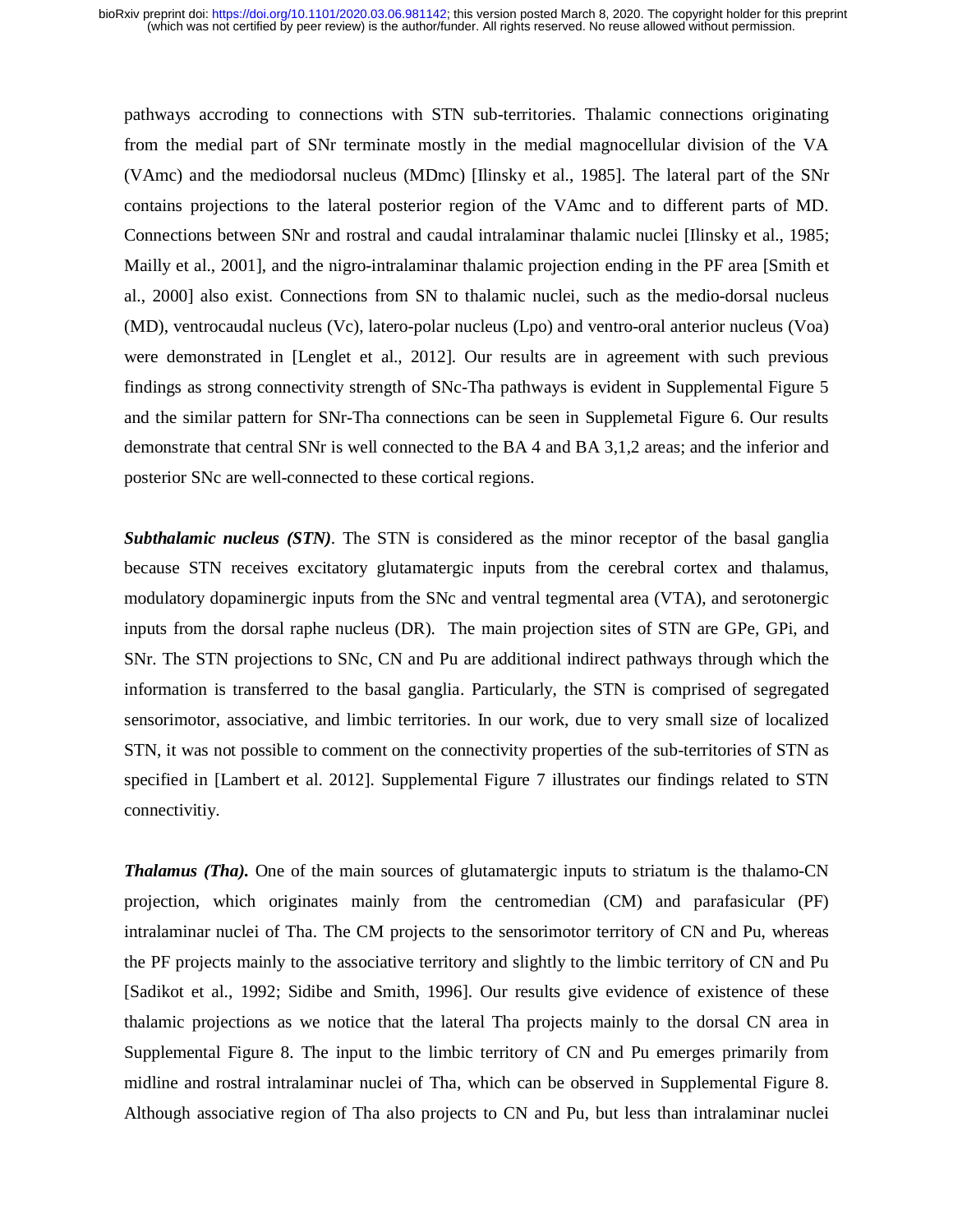[Groenewegen and Berendse, 1994; Giménez-Amaya et al., 1995]. Connections from the medial thalamic nuclei to ventral striatal areas and the lateral thalamic nuclei to dorsal striatal areas were found in [Draganski et al., 2008]. Projections from thalamic CM/PF, medio-dorsal nucleus (MD), latero-polar nucleus (Lpo), ventro-oral anterior nucleus (Voa) and the dorso-intermediate nucleus (Dim) to CN were demonstrated in [Lengelt et al., 2012]. These findings are in agreement with our thalamo-CN connectivity results shown in Supplemental Figure 8. In case of thalamo-Pu projections, the precommissural Pu receives inputs from the dorsolateral PF area [Sidibe et al., 2002]. Our results illustrated in Supplement Figure 8 agree with these findings. Most of the thalamo-Pu connections found in our work exist in the moderate relative frequency range, especially in the CM and PF regions. Contrary to that, the thalamic region having strong connections comprises pulvinar, ventral lateral and ventral posterior nuclei. Thalamic connections with ventromedial pallidum were shown in [Draganski et al., 2008]. The central GPi's pallidal neurons that project to thalamic motor nuclei send axon collaterals to the caudal intralaminar nuclei [Parent et al. 1999]. Major associative inputs from the GPi end in the dorsolateral extension of PF (PFdl) thalamic region, which does not project back to CN but rather connects with the precommissural putamen. The limbic GPi is connected with the rostrodorsal part of PF, which projects back to the nucleus accumbens [Giménez-Amaya et al., 1995]. Ventral MD of Tha is connected to ventral GP and vice versa [Lengelt et al., 2012]. In particular, connectivity between caudal to rostral Tha and GPi and medial GPe was demonstrated in [Lengelt et al., 2012]. Moreover, it was shown that CM and Lpo are connected with GPi [Lengelt et al., 2012]. Our results are in compliance with these previous findings. The connectivity pathways from rostral ventral anterior and MD nuclei to GPe and GPi are verified by our results in Supplemental Figure 8. The nigrothalamic connections from SN to different Tha nuclei, such as ventrocaudal nucleus (Vc), MD, Lpo and Voa have been identified [Lengelt et al., 2012]. Comparatively, our results are more specific as demonstrated by the strong connectivity of SNr with Vc, MD, Voa; and SNc with Vc and Voa. It was shown previously that GPi and SNr are connected to ventro-intermediate (Vim), Voa, Lpo; additionally vim projects to STN [Lengelt et al., 2012]. We found similar projections, although the range of relative frequencies of connectivities is between significant and high. Rostral ventral anterior and MD nuclei project to both pallidum and dorsolateral prefrontal cortex [Draganski et al., 2008]. Ventral lateral Tha projects to pallidum; Pu and motor area; and premotor area [Draganski et al., 2008]. We found that the similar region of Tha has connections with Pu and BA 4 in the high relative frequency range and with GPe in the significant relative frequency range. Projections from the caudal dorsal Tha to somatosensory cortex are also demonstrated in Supplemental Figure 8.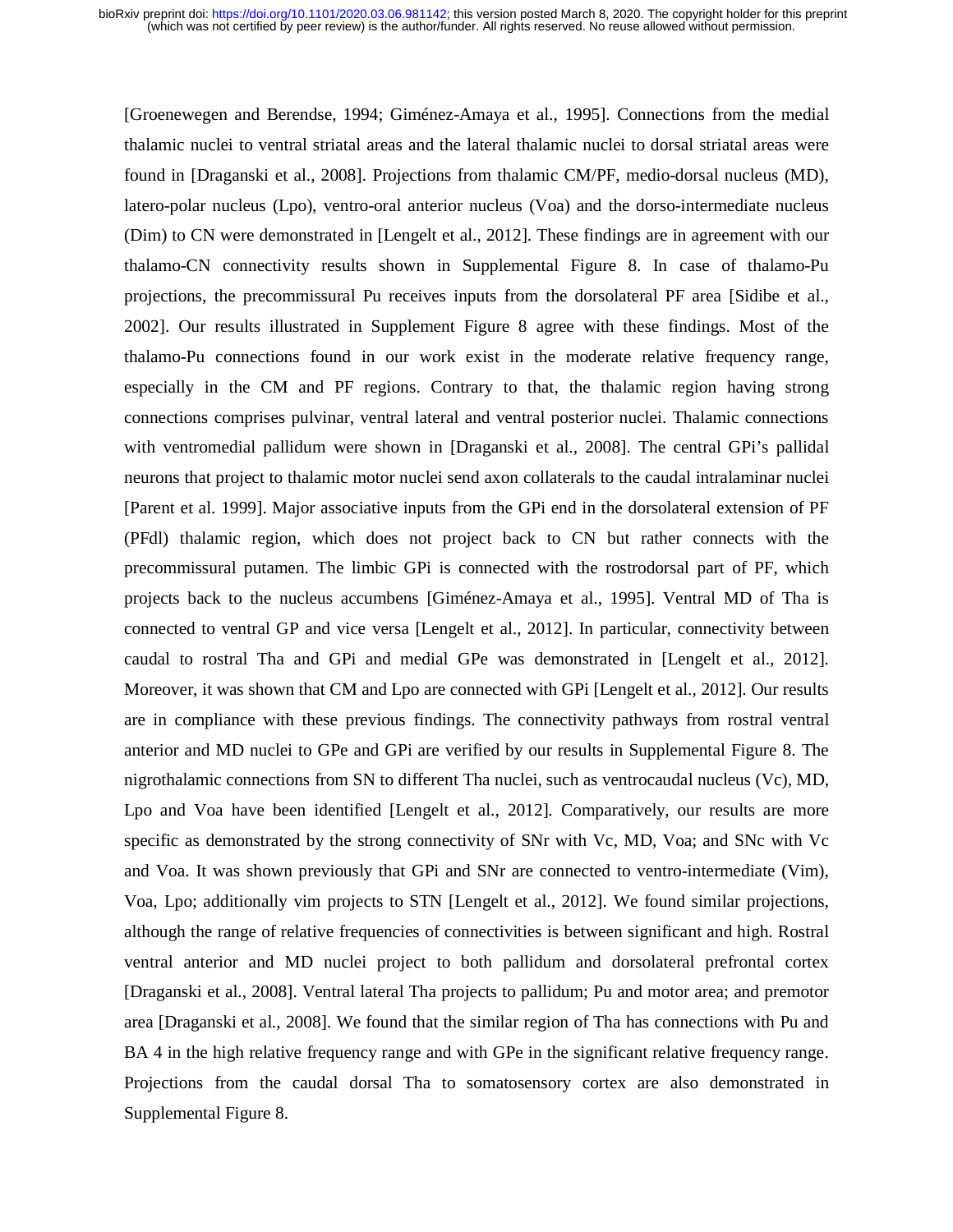Taken together, these results show overall good agreement with the previous literature, thus, our method proves to be suitable for performing detailed topographic analysis of subcortical structural connectivity patterns. This technique can be used for basic research, moreover it also has great potential for application in disease identification or treatment evaluation for a range of movement, neuropsychiatric, or neuropsychological disorders.

## **Limitations**

As with any imaging technique, various sources of image distortion could hamper the quantification of probabilistic connectivity patterns using diffusion MRI. More specifically, motion, eddy-current, susceptibility, main magnetic field inhomogeneity, concomitant fields and any other types of distortions must be precisely corrected in order to ensure improved quantitative processing of the diffusion and structural MRI data. Due to the imperfect distortion correction, distant proximity of certain structures and dense crossing fibers, the relative frequencies of connectivity of some structures were not in the "high range" in our work, for example between STN and cortical areas, CN and STN, Pu and STN, SN and cortical areas, SN and Pu, etc. However, specifically optimized  $T_2^*$  sequences can be employed for visualizing the STN to make accurate identification and delineation of the nucleus and target the motor portion of the STN. Additionally, the performance of the employed manual segmentation may not be optimal. This factor may limit the detection of high probability connectivity pathways. As connections revealed through diffusion MRI represent the sum total of both afferents and efferents, the inability of determining the polarity of connections may be another limiting aspect of this study.

## **Conclusions**

We show that the high resolution, combined with high SNR per unit time of acquisition, afforded by the multiband diffusion imaging sequence can be beneficial for the identification of subcortical connectivity patterns. Our results show good agreement with previous research on basal ganglia connectivity. The connectivity maps proposed in this study might have a potential role in retrieving image-based prognostic or therapeutic information of patients with basal ganglia pathology. Our method can be used at 3T field strength and can thus be employed in a clinical environment as well as by the broader brain research community.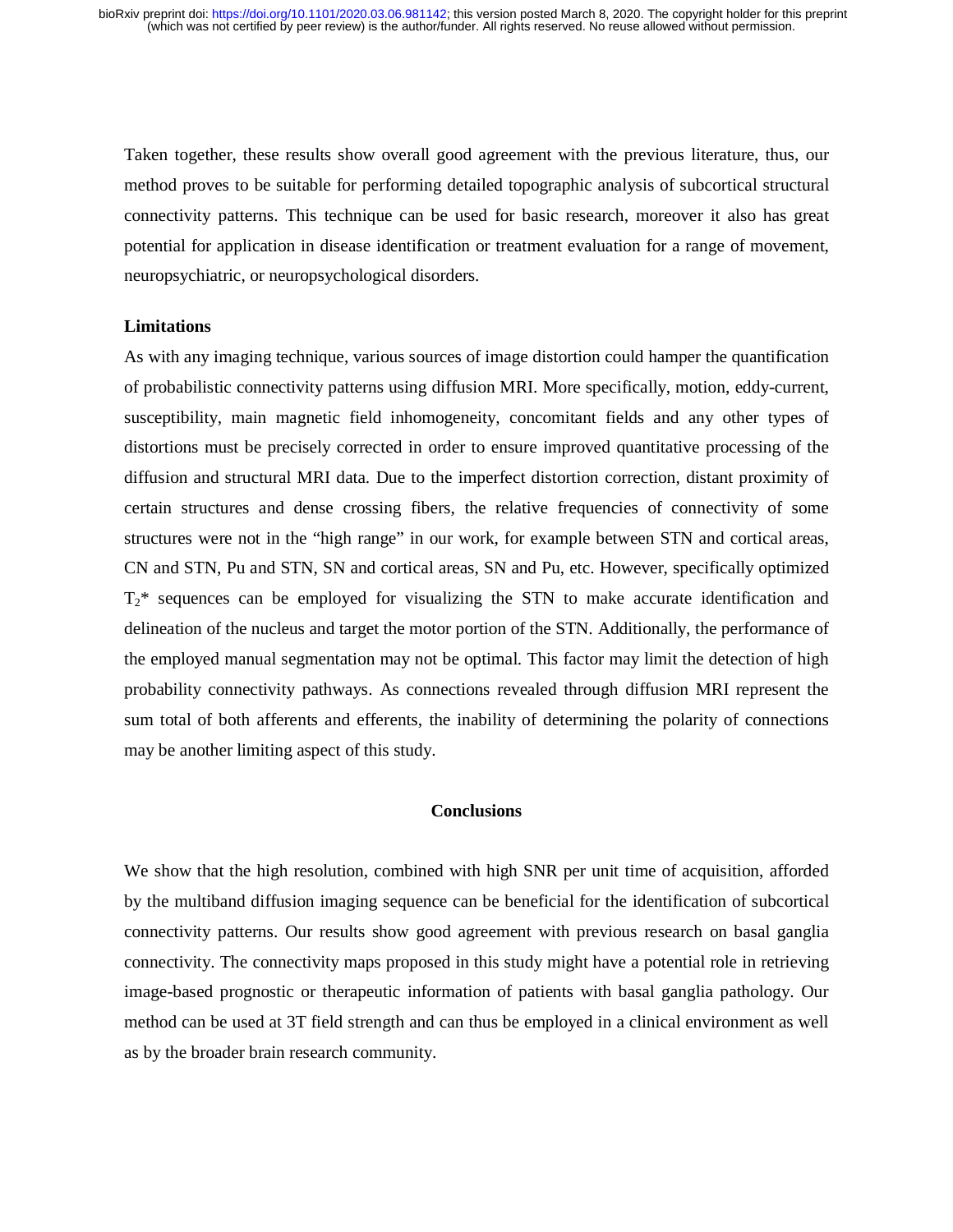## **References**

Weyhenmeyer, James A.; Gallman, Eve. A. (2007). Rapid Review of Neuroscience. Mosby Elsevier. p. 102. ISBN 0-323-02261-8.

Niv Y, Rivlin-Etzion M (2007). "Parkinson's Disease: Fighting the Will?". Journal of Neuroscience 27 (44): 11777–9.

Stocco, Andrea; Lebiere, Christian; Anderson, John R. (2010). "Conditional Routing of Information to the Cortex: A Model of the Basal Ganglia's Role in Cognitive Coordination". Psychological Review 117 (2): 541–74.

Marin RS, Wilkosz PA (2005). Disorders of diminished motivation. Journal of Head Trauma Rehabilitation, 20(4), 377-388.

Baker M, Strongosky AJ, Sanchez-Contreras MY, Yang S, Ferguson W, Calne DB, Calne S, Stoessl AJ, Allanson JE, Broderick DF, Hutton ML, Dickson DW, Ross OA, Wszolek ZK, Rademakers R (2013) SLC20A2 and THAP1 deletion in familial basal ganglia calcification with dystonia. Neurogenetics.

Cameron IG, Watanabe M, Pari G, Munoz DP. (June 2010). "Executive impairment in Parkinson's disease: response automaticity and task switching". Neuropsychologia (Neuropsychologia) 48 (7): 1948–57.

Crossman AR (2000). "Functional anatomy of movement disorders" (PDF). J. Anat. 196 (4): 519– 25.

Takada M, Tokuno H, Nambu A, Inase M (1998) Corticostriatal input zones from the supplementary motor area overlap those from the contra- rather than ipsilateral primary motor cortex. Brain research 791: 335–340.

Bar-Gad I, Bergman H (2001) Stepping out of the box: information processing in the neural networks of the basal ganglia. Current opinion in neurobiology 11: 689–695.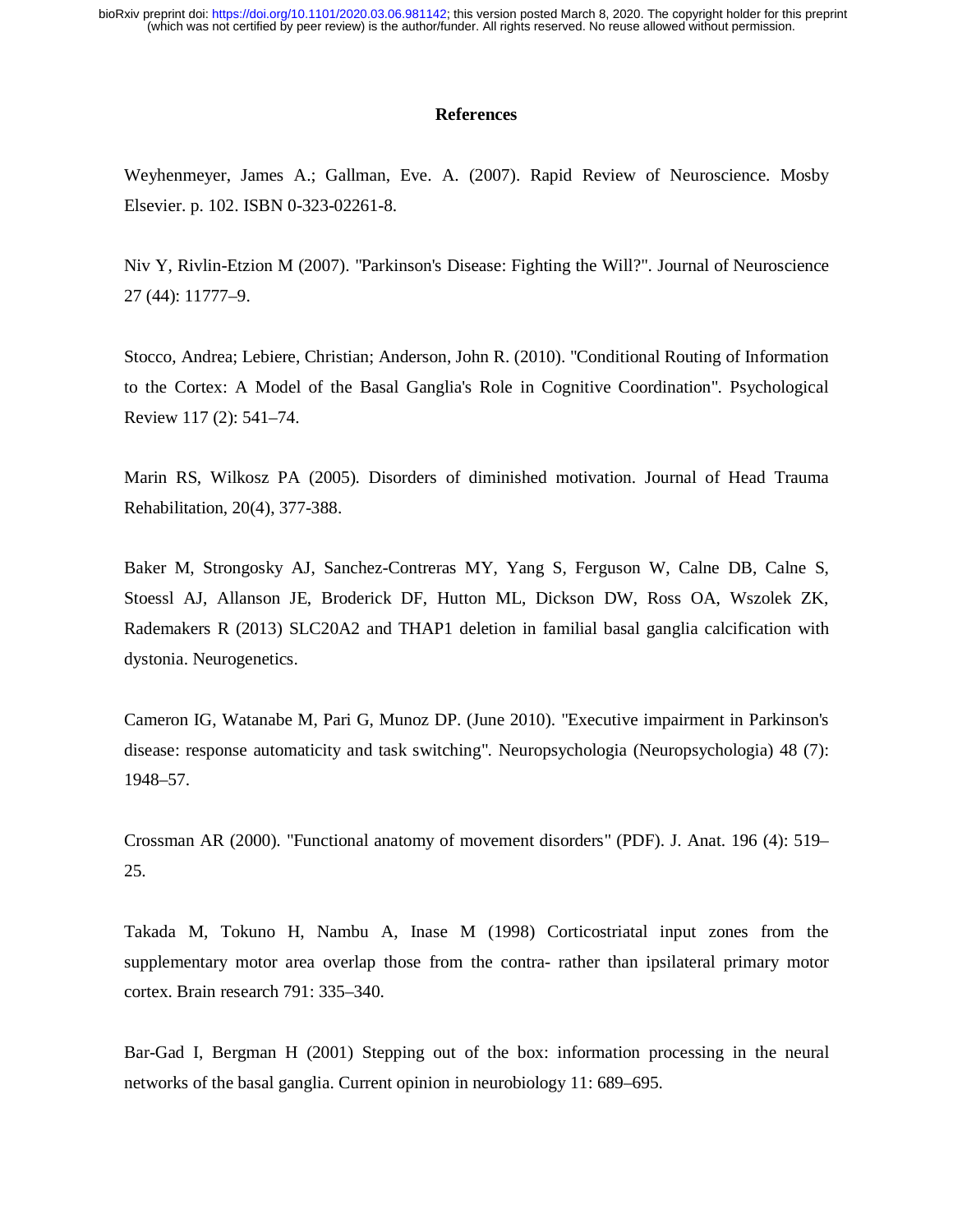Graybiel AM (2000) The basal ganglia. Current biology: CB 10: R509–511

Haber SN (2003) The primate basal ganglia: parallel and integrative networks. Journal of Chemical Neuroanatomy 26 317–330

Haber SN, Calzavara R (2009) The cortico-basal ganglia integrative network: The role of the thalamus. Brain Research Bulletin 78 69–74.

Cohen MX, Frank MJ (2009) Neurocomputational models of basal ganglia function in learning, memory and choice. Behavioural Brain Research 199 141–156.

McFarland NR, Haber SN (2002) Thalamic relay nuclei of the basal ganglia form both reciprocal and nonreciprocal cortical connections, linking multiple frontal cortical areas. J Neurosci 22:8117– 8132.

McHaffie JG, Stanford TR, Stein BE, Coizet V, Redgrave P (2005) Subcortical loops through the basal ganglia. TRENDS in Neurosciences 28, 401-407.

Kelly RM, Strick PL (2004) Macro-architecture of basal ganglia loops with the cerebral cortex: use of rabies virus to reveal multisynaptic circuits. Progress in brain research 143: 449–459.

Francois C, Grabli D, McCairn K, Jan C, Karachi C, et al. (2004) Behavioural disorders induced by external globus pallidus dysfunction in primates II. Anatomical study. Brain : a journal of neurology 127: 2055–2070.

Joel D, Weiner I (1997) The connections of the primate subthalamic nucleus: indirect pathways and the open-interconnected scheme of basal gangliathalamocortical circuitry. Brain research Brain research reviews 23: 62–78.

Kuo JS, Carpenter MB (1973) Organization of pallidothalamic projections in the rhesus monkey. The Journal of comparative neurology 151: 201–236.

Rouiller EM, Liang F, Babalian A, Moret V, Wiesendanger M (1994) Cerebellothalamocortical and pallidothalamocortical projections to the primary and supplementary motor cortical areas: a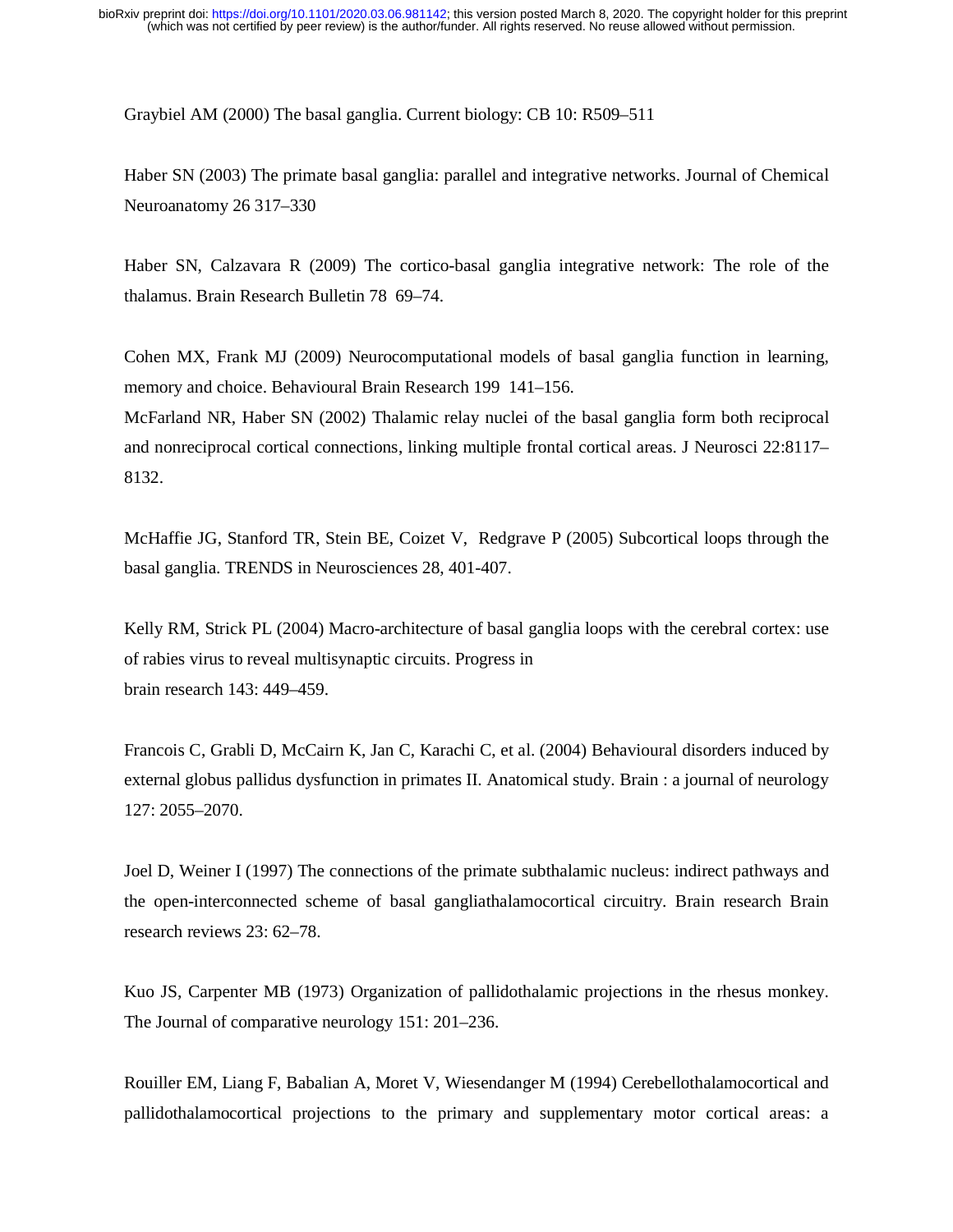multiple tracing study in macaque monkeys. The Journal of comparative neurology 345: 185–213.

Joel D (2001) Open interconnected model of basal ganglia-thalamocortical circuitry and its relevance to the clinical syndrome of Huntington's disease. Movement disorders : official journal of the Movement Disorder Society 16: 407–423.

Mallet L, Schupbach M, N'Diaye K, Remy P, Bardinet E, et al. (2007) Stimulation of subterritories of the subthalamic nucleus reveals its role in thevintegration of the emotional and motor aspects of behavior. Proceedings of the National Academy of Sciences of the United States of America 104: 10661–10666.

Zhang D, Snyder AZ, Shimony JS, Fox MD, Raichle ME (2010) Noninvasive functional and structural connectivity mapping of the human thalamocortical system. Cerebral cortex 20: 1187– 1194.

Klein JC, Rushworth MF, Behrens TE, Mackay CE, de Crespigny AJ, et al. (2010) Topography of connections between human prefrontal cortex and mediodorsal thalamus studied with diffusion tractography. NeuroImage 51: 555–564.

Lehericy S, Ducros M, Van de Moortele PF, Francois C, Thivard L, et al. (2004) Diffusion tensor fiber tracking shows distinct corticostriatal circuits in humans. Annals of neurology 55: 522–529.

Menke RA, Jbabdi S, Miller KL, Matthews PM, Zarei M (2010) Connectivitybased segmentation of the substantia nigra in human and its implications in Parkinson's disease. NeuroImage 52: 1175– 1180.

Aravamuthan BR, Muthusamy KA, Stein JF, Aziz TZ, Johansen-Berg H (2007) Topography of cortical and subcortical connections of the human pedunculopontine and subthalamic nuclei. NeuroImage 37: 694–705.

Draganski B, Kherif F, Kloppel S, Cook PA, Alexander DC, Parker GJ, Deichmann R, Ashburner J, Frackowiak RS. Evidence for Segregated and Integrative Connectivity Patterns in the Human Basal Ganglia. J. Neurosci., 2008; 28(28):7143–7152.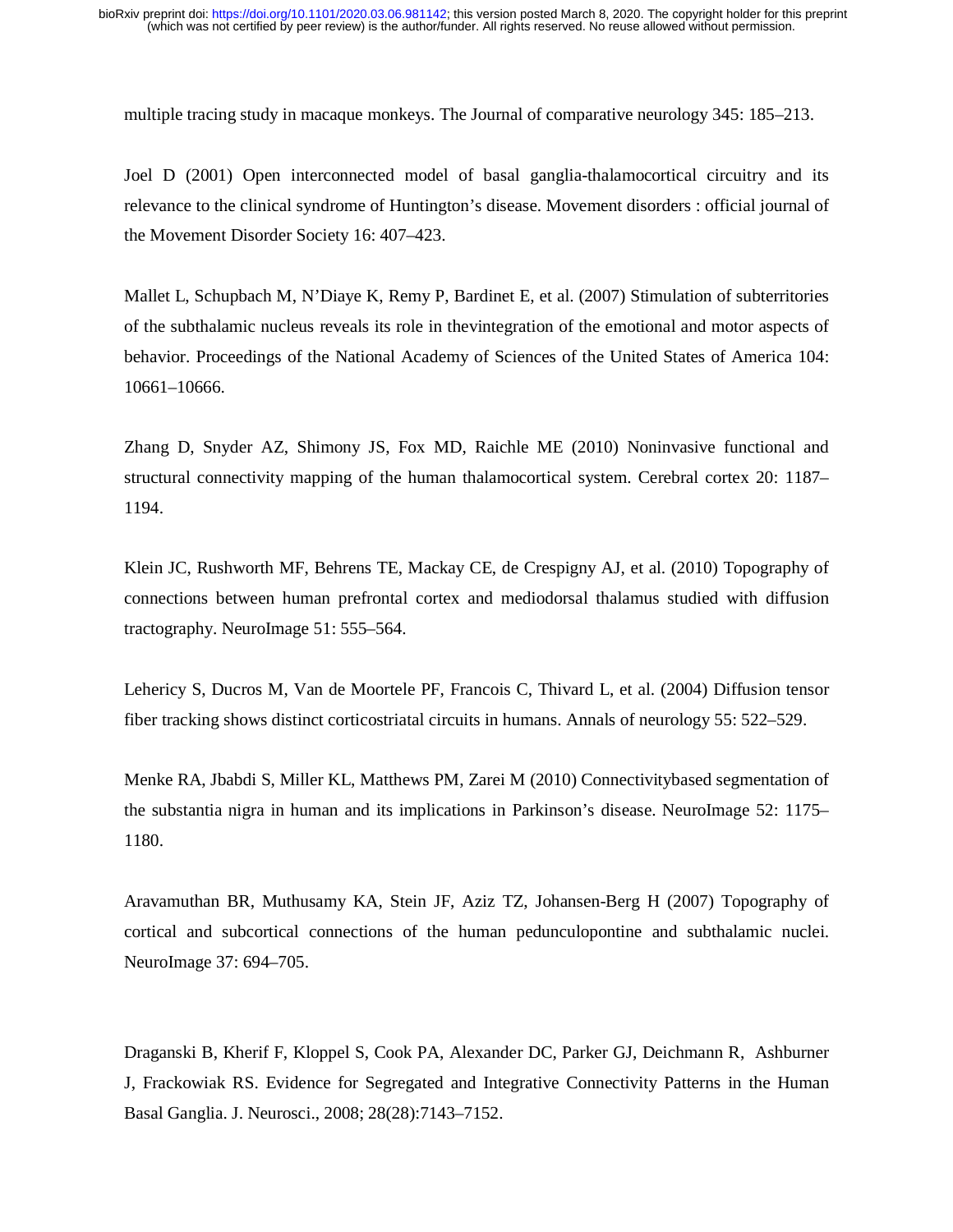Gallay MN, Jeanmonod D, Liu J, Morel A (2008) Human pallidothalamic and cerebellothalamic tracts: anatomical basis for functional stereotactic neurosurgery. Brain structure & function 212: 443–463.

Dyrby, T.B., Søgaard, L.V., Parker, G.J., Alexander, D.C., Lind, N.M., Baaré, W.F.C., Hay-Schmidt, A., Eriksen, N., Pakkenberg, B., Paulson, O.B., 2007. Validation of in vitro probabilistic tractography. Neuroimage 37 (4), 1267–1277.

Mars RB, Jbabdi S, Sallet J, O'Reilly JX, Croxson PL, et al. (2011) Diffusion weighted imaging tractography-based parcellation of the human parietal cortex and comparison with human and macaque resting-state functional connectivity. The Journal of neuroscience: the official journal of the Society for Neuroscience 31: 4087–4100.

Pierpaoli C, Basser, PJ. Toward a quantitative assessment of diffusion anisotropy. Magn. Reson. Med. 1996; 36 (6); 893-906.

Ugurbil K, Xu J, Auerbach EJ, Moeller S, Vu AT, Duarte-Carvajalino JM, Lenglet C, Wu X, Schmitter S, Van de Moortele PF, Strupp J, Sapiro G, De Martino F, Wang D, Harel N, Garwood M, Chen L, Feinberg DA, Smith SM, Miller KL, Sotiropoulos SN, Jbabdi S, Andersson JL, Behrens TE, Glasser MF, Van Essen DC, Yacoub E; WU-Minn HCP Consortium. Pushing spatial and temporal resolution for functional and diffusion MRI in the Human Connectome Project. Neuroimage. 2013 Oct 15;80:80-104

Sotiropoulos SN, Jbabdi S, Xu J, Andersson JL, Moeller S, Auerbach EJ, Glasser MF, Hernandez M, Sapiro G, Jenkinson M, Feinberg DA, Yacoub E, Lenglet C, Van Essen DC, Ugurbil K, Behrens TE; WU-Minn HCP Consortium. Advances in diffusion MRI acquisition and processing in the Human Connectome Project. Neuroimage. 2013 Oct 15;80:125-43

Lenglet C, Abosch A, Yacoub E, De Martino F, Sapiro G, Harel N (2012) Comprehensive in vivo Mapping of the Human Basal Ganglia and Thalamic Connectome in Individuals Using 7T MRI. PLoS ONE 7(1): e29153.

Vaughan JT, Garwood M, Collins CM, Liu W, DelaBarre L, Adriany G, Andersen P, Merkle H,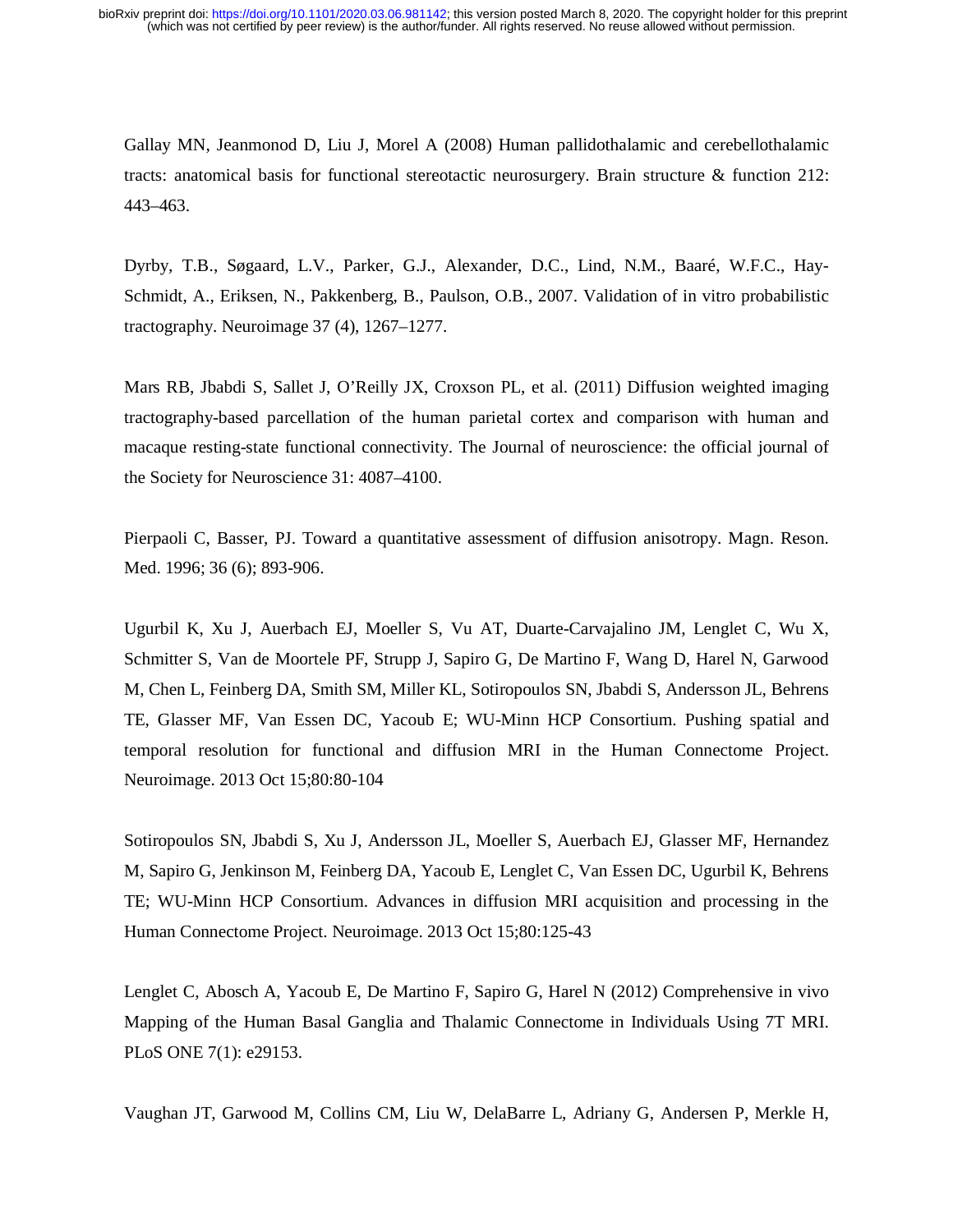Goebel R, Smith MB, Ugurbil K. 7T vs. 4T: RF power, homogeneity, and signal-to-noise comparison in head images. Magn. Reson. Med., 2001; 46:24-30.

Setsompop K. Cohen-Adad J, Gagoski BA, Raij T, Yendiki A, Keil B, Wedeen VJ, Wald LL. Improving diffusion MRI using simultaneous multi-slice echo planar imaging. Neuroimage. Oct 15, 2012; 63(1): 569–580.

Atlas for stereotaxy of human brain, Schaltenbrandt and Wahren, Nov 1977, Thieme, 2nd edition,ISBN: 9783133937023, 84 pages.

Forstmann BU, Keuken MC, Jahfari S, Bazin P, Neumann J, Schäfer A, Anwander A, Turner R (2012). Cortico-subthalamic white matter tract strength predicts interindividual efficacy in stopping a motor response. NeuroImage 60: 370–375.

Anastasi G, Cutroneo G, Tomasello F, Lucerna S, Vitetta A, Bramanti P, Di Bella P, Parenti A, Porzionato A, Macchi V, De Caro R. In vivo basal ganglia volumetry through application of NURBS models to MR images. Neuroradiology (2006) 48: 338–345.

Harman PJ, Carpenter MB (1950) Volumetric comparisons of the basal ganglia of various primates including man. The Journal of comparative neurology 93: 125–137.

Von Bonin G, Shariff GA (1951) Extrapyramidal nuclei among mammals; a quantitative study. The Journal of comparative neurology 94: 427–438.

Yelnik J (2002) Functional anatomy of the basal ganglia. Movement disorders : official journal of the Movement Disorder Society 17 Suppl 3: S15–21.

Chaddock L, Erickson KI, Prakash RS, VanPatter M, Voss MW, et al. (2010) Basal ganglia volume is associated with aerobic fitness in preadolescent children. Developmental neuroscience 32: 249– 256.

Ziegler DA, Wonderlick JS, Ashourian P, Hansen LA, Young JC, Murphy AJ, Koppuzha CK, Growdon JH, Corkin S. Substantia Nigra Volume Loss Before Basal Forebrain Degeneration in Early Parkinson Disease. JAMA NEUROL/VOL 70 (NO. 2), FEB 2013.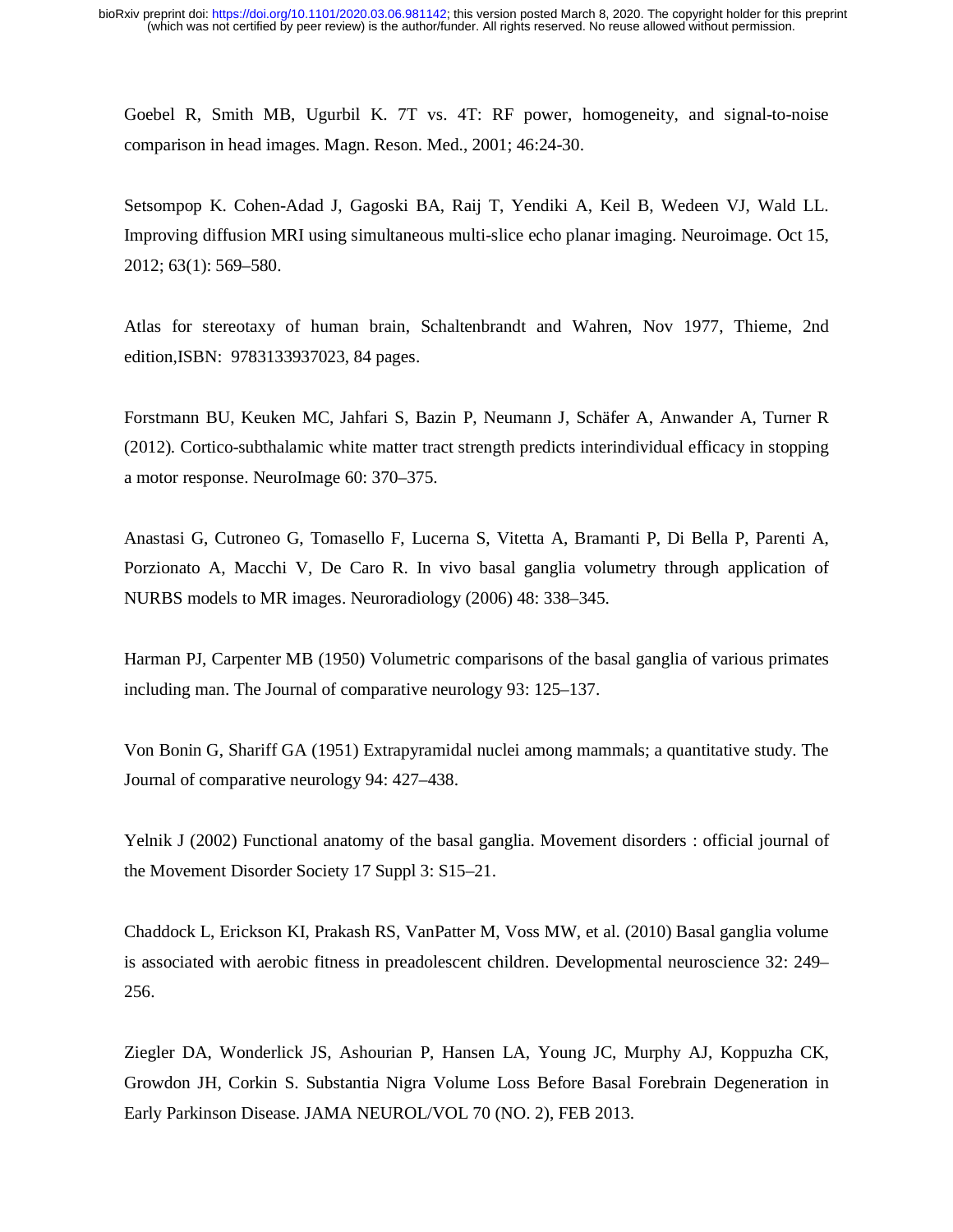Menke RA, Jbabdi S, Miller KL, Matthews PM, Zarei M (2010) Connectivity based segmentation of the substantia nigra in human and its implications in Parkinson's disease. NeuroImage 52: 1175– 1180.

Chowdhury R, Lambert C, Dolan RJ, Du $\square$ zel E. Parcellation of the human substantia nigra based on anatomical connectivity to the striatum. NeuroImage 81 (2013) 191–198.

Bagary MS, Foong J, Maier M, duBoulay G, Barker GJ, et al. (2002) A magnetization transfer analysis of the thalamus in schizophrenia. The Journal of neuropsychiatry and clinical neurosciences 14: 443–448.

Spoletini I, Cherubini A, Banfi G, Rubino IA, Peran P, et al. (2011) Hippocampi, thalami, and accumbens microstructural damage in schizophrenia: a volumetry, diffusivity, and neuropsychological study. Schizophrenia bulletin 37: 118–130.

Massey LA, Miranda MA, Zrinzo L, Al-Helli O, Parkes HG, Thornton JS, So PW, White MJ, Mancini L, Strand C, Holton JL, Hariz MI, Lees AJ, Revesz T, Yousry TA. High resolution MR anatomy of the subthalamic nucleus: Imaging at 9.4 T with histological validation. NeuroImage 59 (2012) 2035–2044.

Lambert C, Zrinzo L, Nagy Z, Lutti A, Hariz M, Foltynie T , Draganski B, Ashburner J, Frackowiak R. Confirmation of functional zones within the human subthalamic nucleus: Patterns of connectivity and sub-parcellation using diffusion weighted imaging. NeuroImage 60 (2012) 83–94.

Nowinski WL, Belov D, Pollak P, Benabid A-L (2005) Statistical Analysis of 168 Bilateral Subthalamic Nucleus Implantations by Means of the Probabilistic Functional Atlas. Neurosurgery 57: 319–330.

Colpan ME, Slavin KV (2010) Subthalamic and red nucleus volumes in patients with Parkinson's disease: do they change with disease progression? Parkinsonism & related disorders 16: 398–403.

Lynd-Balta, E. and Haber, S. N. (1994) The organization of midbrain projections to the ventral striatum in the primate. Neuroscience 59, 609–623.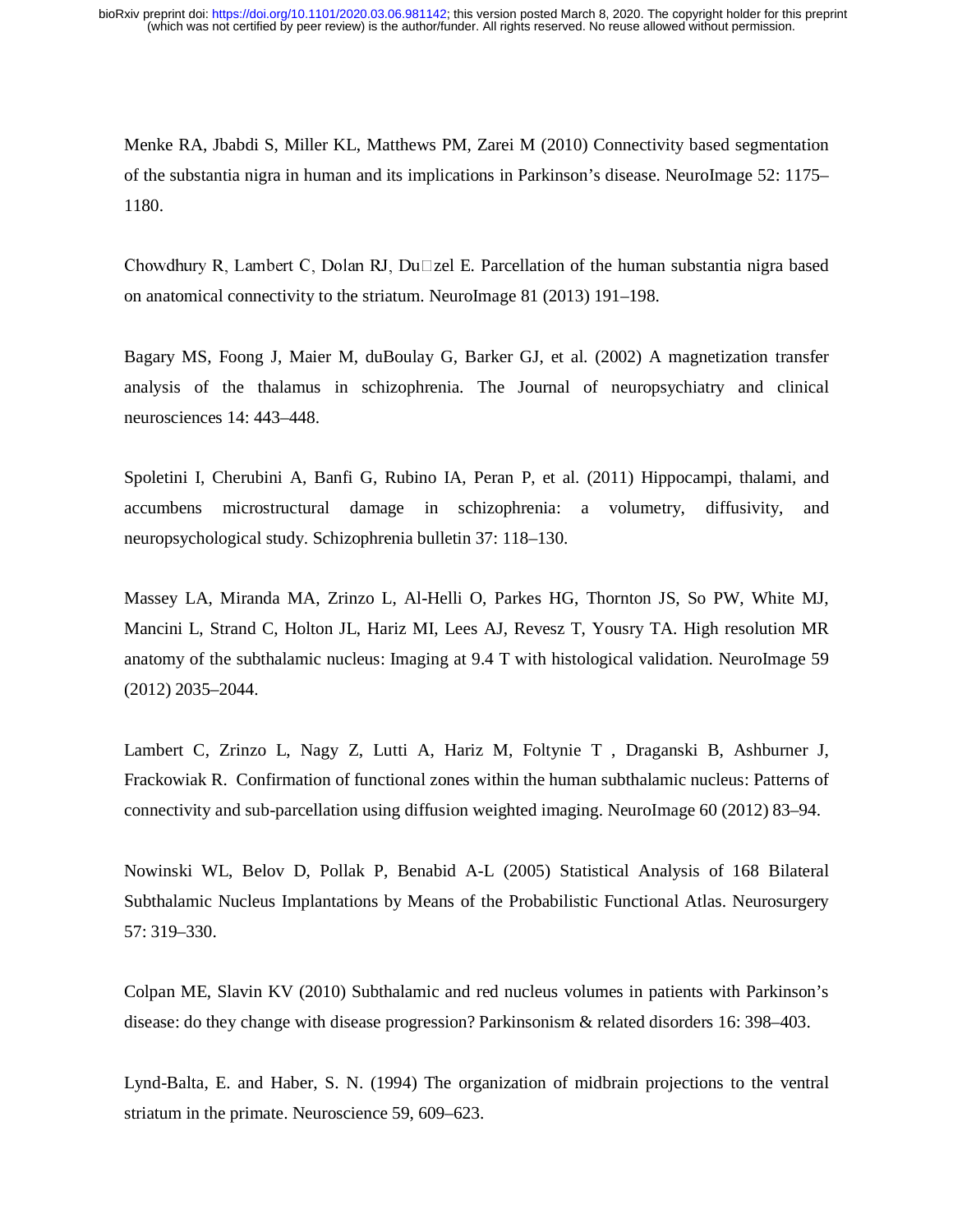Lynd-Balta, E. and Haber, S. N. (1994) The organization of midbrain projections to the striatum in the primate: Sensorimotor-related striatum versus ventral striatum. Neuroscience 59, 625–640.

Smith, Y. and Parent, A. (1986) Differential connections of the caudate nucleus and putamen in squirrel monkeys (Saimiri sciureus). Neuroscience 18, 347–371.

Parent, A. and Smith, Y. (1987) Organization of efferent projections of the subthalamic nucleus in the squirrel monkey as revealed by retrograde labeling methods. Brain Res. 436, 296–310.

Flaherty, A. W. and Graybiel, A. M. (1991) Corticostriatal transformation in the primate somatosensory system. Projections from physiologically mapped body-part representations. J. Neurophysiol. 66, 1249–1263.

Flaherty, A. W. and Graybiel, A. M. (1993) Two input systems for body representations in the primate striatal matrix: experimental evidence in the squirrel monkey. J. Neurosci. 13, 1120–1137.

Parent, A. and Hazrati, L.-N. (1995) Functional anatomy of the basal ganglia. I. The cortico-basal ganglia-thalamocortical loop. Brain Res. Rev. 20, 91–127.

Alexander,G.E., DeLong,M.R., and Strick,P.L.(1986). Parallel organization of functionally segregated circuits linking basal ganglia and cortex. Annu.Rev.Neurosci. 9, 357–381.

Gerfen, C. R. and Wilson, C. J. (1996) The basal ganglia. In: Handbook of Chemical Neuroanatomy, Integrated Systems of the CNS, Part III (Björklund, A., Hökfelt, T., and Swanson, L., eds.), Elsevier, Amsterdam, pp. 369–466.

Wilson, C. J. (1998) Basal Ganglia. In: The Synaptic Organization of the Brain (Shepherd, G. M., ed.), Oxford University Press, New York, NY, pp. 329–375.

Smith, Y., Shink E., and Sidibé M. (1998) Neuronal circuitry and synaptic connectivity of the basal ganglia. In: Neurosurgery Clinics of North America (Bakay, A. E., ed.), W.B. Saunders, Philadelphia, PA, pp. 203–222.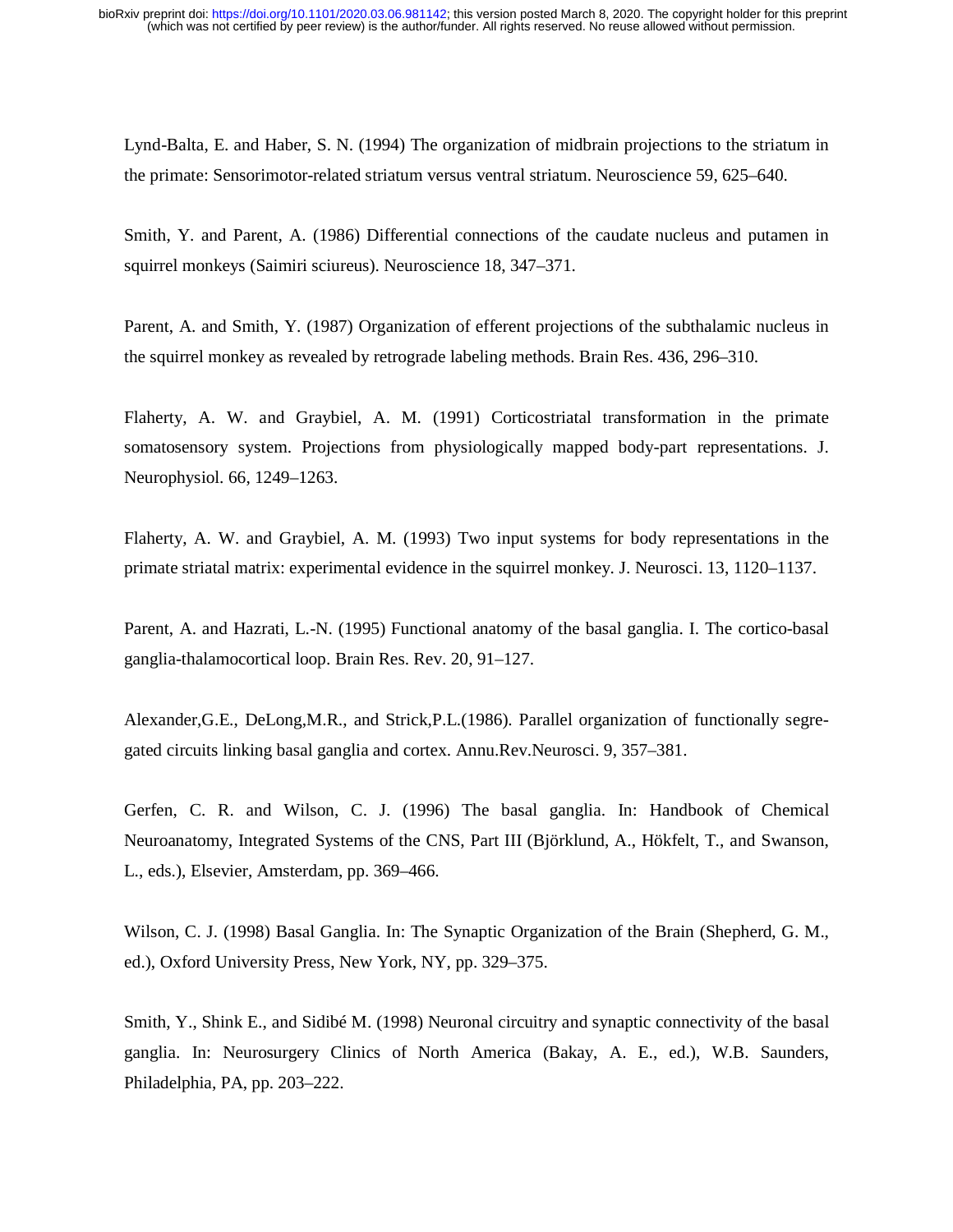Smith, Y., Bevan, M. D., Shink, E., and Bolam, J. P. (1998) Microcircuitry of the direct and indirect pathways of the basal ganglia. Neuroscience 86, 353–387.

Francois C, Yelnik J, Percheron G, Fenelon G (1994) Topographic distribution of the axonal endings from the sensorimotor and associative striatum in the macaque pallidum and substantia nigra. Exp Brain Res 102:305–318.

Parent A, Sato F, Wu Y, Gauthier J, Levesque M, Parent M (2000) Organization of the basal ganglia: the importance of axonal collateralization. Trends Neurosci 23:S20 –S27.

Saleem KS, Pauls JM, Augath M, Trinath T, Prause BA, Hashikawa T, Logothetis NK (2002) Magnetic resonance imaging of neuronal connections in the macaque monkey. Neuron 34:685–700.

Bevan, M. D., Booth, P. A., Eaton, S. A., and Bolam J. P. (1998) Selective innervation of neostriatal interneurons by a subclass of neurons in the globus pallidus of the rat. J. Neurosci. 18, 9438–9452

Shink, E., Bevan, M. D., Bolam, J. P., and Smith, Y. (1996) The subthalamic nucleus and the external pallidum: two tightly interconnected structures that control the output of the basal ganglia in the monkey. Neuroscience 73, 335–357.

Sidibé, M., Bevan, M. D., Bolam, J. P., and Smith Y. (1997) Efferent connections of the internal globus pallidus in the squirrel monkey: I. Topography and synaptic organization of the pallidothalamic projection. J. Comp. Neurol. 382, 323–347.

Baron, M. S., Sidibé, M., DeLong, M. R., and Smith, Y. (2001) Course of motor and associative pallidothalamic projections in monkeys. J. Comp. Neurol. 429, 490–501

Parent A, Luc De Bellefeuille L. Organization of efferent projections from the internal segment of globus pallidus in primate as revealed by flourescence retrograde labeling method. Brain Research 1982; 245(2); 201-213.

Mailly, P., Charpier, S., Mahon, S., Menetrey, A., Thierry, A. M., Glowinsky, J., and Deniau, J.-M. (2001) Dendritic arborizations of the rat substantia nigra pars reticulata neurons: spatial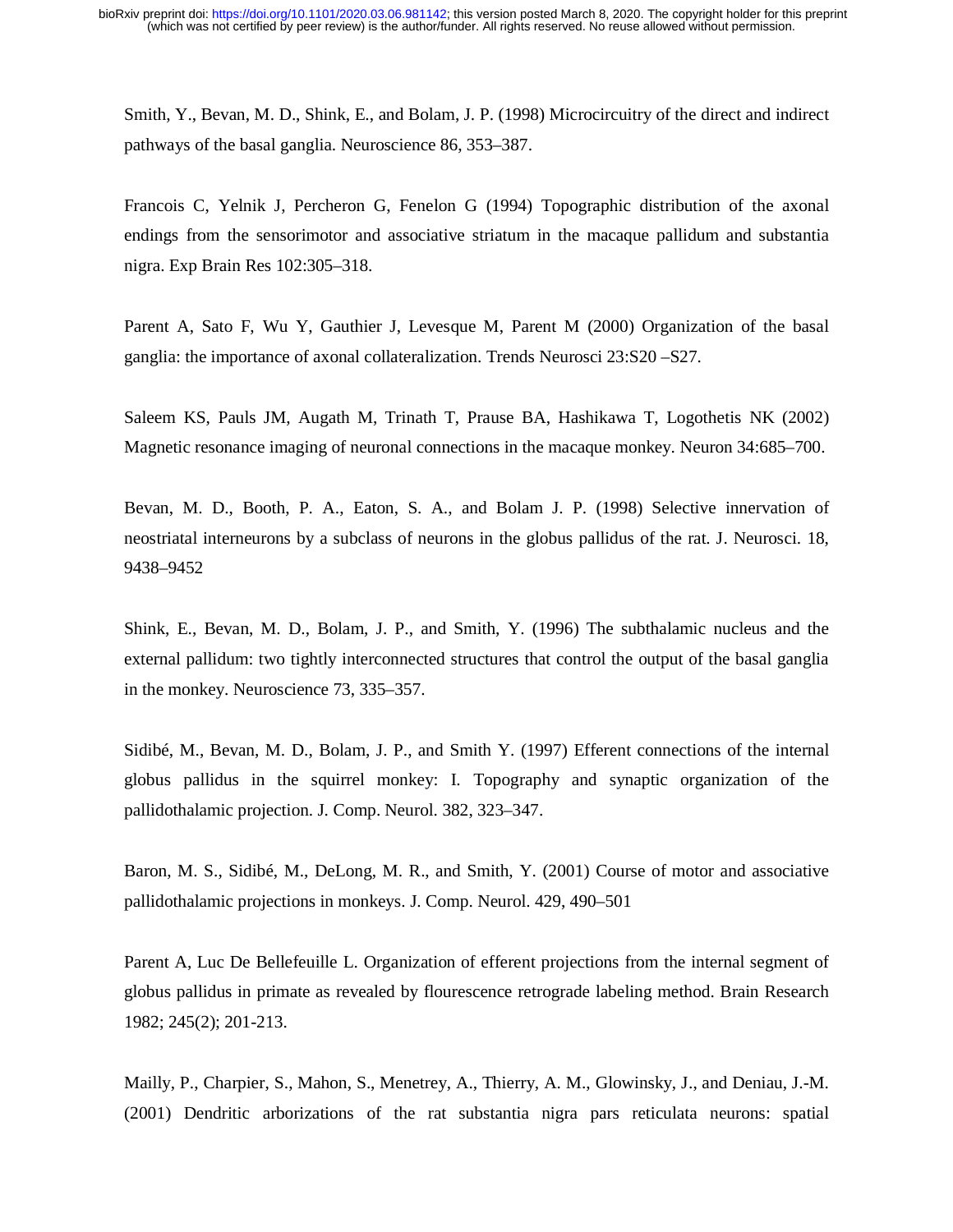organization and relation to the lamellar compartmentation of straito-nigral projections. J. Neurosci. 21, 6874–6888.

Mettler, F. A. (1970) Nigrofugal connections in the primate brain. J. Comp. Neurol. 138, 291–319.

Ilinsky, I. A., Jouandet, M. L., and Goldman-Rakic, P. S. (1985) Organization of the nigrothalamocortical system in the rhesus monkey. J. Comp. Neurol. 236, 315–330.

Smith, Y. and Kieval, J. Z. (2000) Anatomy of the dopamine system in the basal ganglia. Trends Neurosci. 23, S28–S33.

Sadikot AF, Parent A, Francois C, Efferent connections of the centromedian and parafascicular thalamic nuclei in the squirrel monkey: a PHA-L study of subcortical projections, J. Comp. Neurol. 315 (1992) 137–159.

Sidibé, M. and Smith, Y. (1996) Differential synaptic innervation of striatofugal neurons projecting to the internal or external segments of the globus pallidus by thalamic afferents in the squirrel monkey. J. Comp. Neurol. 365, 445–465.

Groenewegen, H. J. and Berendse, H. W. (1994) The specificity of the nonspecific midline and intralaminar thalamic nuclei. Trends Neurosci. 17, 52–57.

Giménez-Amaya, J. M., McFarland, N. R., De Las Heras, S., and Haber, S. N. (1995) Organization of thalamic projections to the ventral striatum in the primate. J. Comp. Neurol. 354, 127–149.

Sidibé, M., Pare, J.-L., and Smith, Y. (2002) Nigral and pallidal inputs to functionally segregated thalamostriatal neurons in the centromedian/parafascicular intralaminar nuclear complex in monkey. J. Comp Neurol. 447(3), 286–299.

Parent, M., Lévesque, M., and Parent, A. (1999) The pallidofugal projection system in primates: evidence for neurons branching ipsilaterally and contralaterally to the thalamus and brainstem. J. Chem. Neuroanat. 16, 153–165.